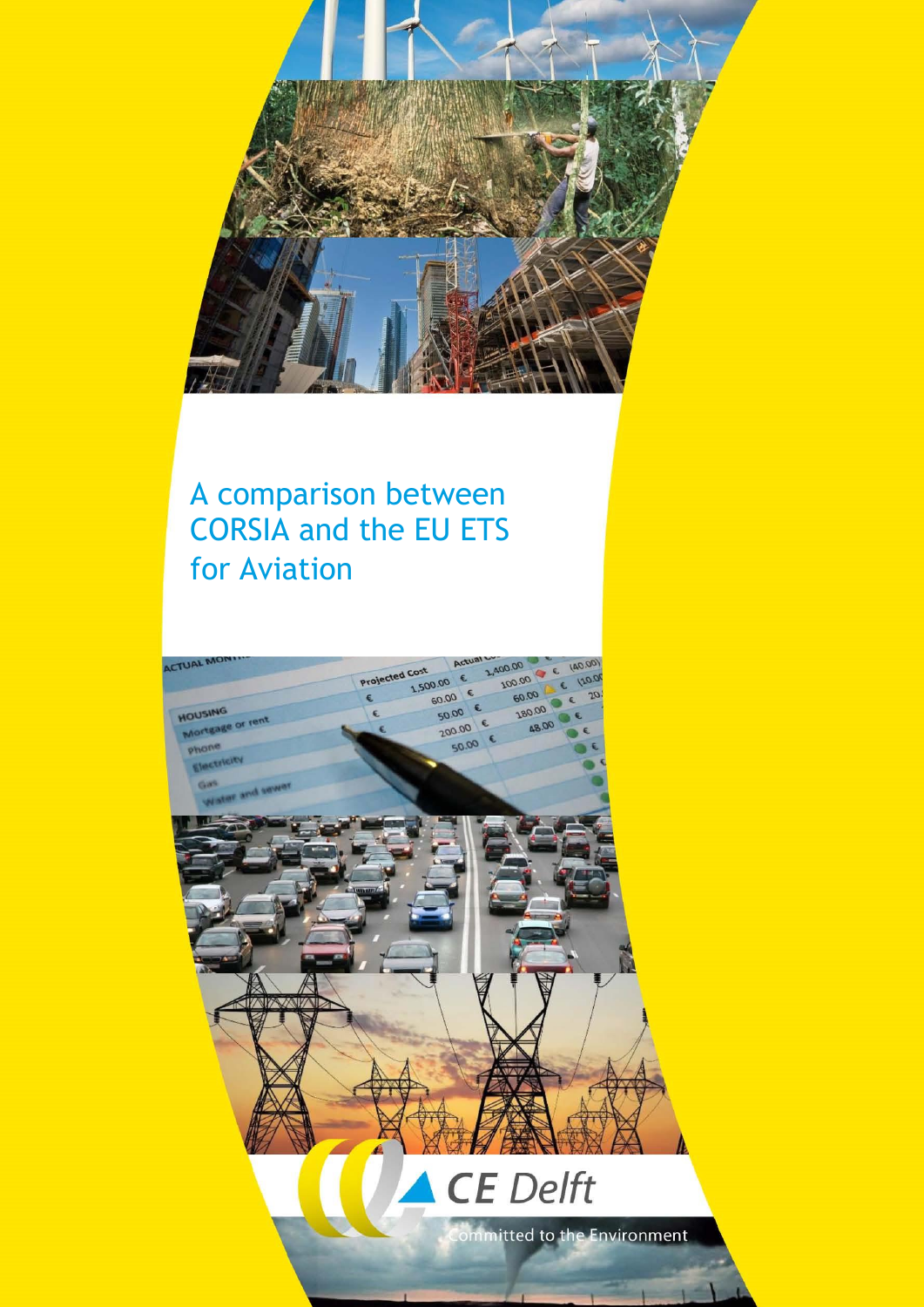## A comparison between CORSIA and the EU ETS for Aviation

Delft, CE Delft, December 2016

Publication code: 16.7K17.121

This paper is prepared by: Ellen Schep (CE Delft) André van Velzen (TAKS) Jasper Faber (CE Delft)

### **CE Delft**

#### **Committed to the Environment**

Through its independent research and consultancy work CE Delft is helping build a sustainable world. In the fields of energy, transport and resources our expertise is leading-edge. With our wealth of know-how on technologies, policies and economic issues we support government agencies, NGOs and industries in pursuit of structural change. For 35 years now, the skills and enthusiasm of CE Delft's staff have been devoted to achieving this mission.

#### *Acknowledgement*

*For this study use is made of the Aviation Emissions and Evaluation of Reduction Options Modelling System (AERO-MS). The European Aviation Safety Agency (EASA) holds the IPR for the AERO-MS. The parties executing the study wish to thank EASA for granting permission for the use of the AERO-MS for this study.*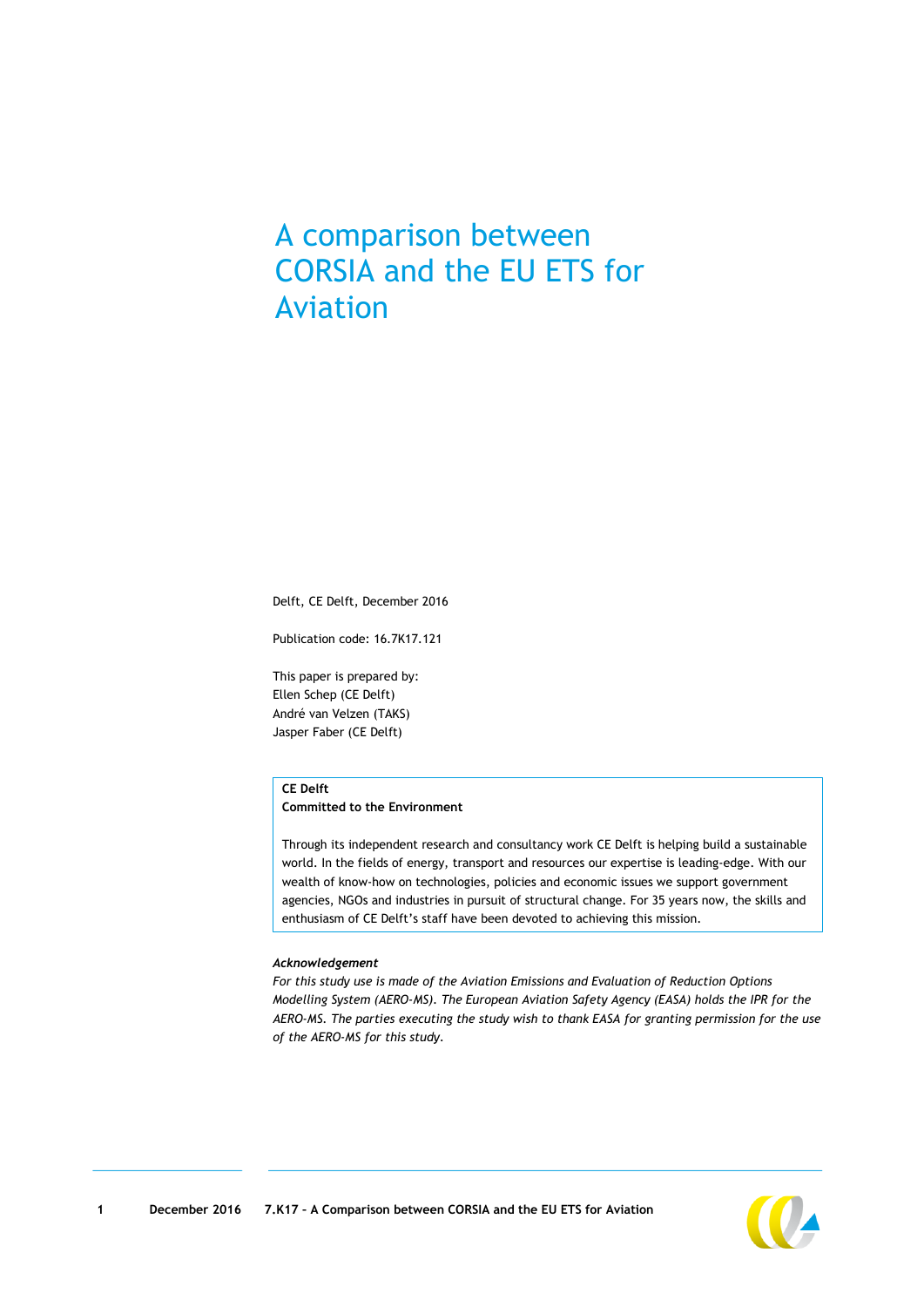### **1 Introduction**

During the 39th ICAO Assembly in September/October 2016, Member States of ICAO have agreed on a Global Market Based Measure (GMBM) to address  $CO<sub>2</sub>$  emissions from aviation and to meet ICAO's aspirational goal of carbon neutral growth from 2020 onwards (CNG, 2020). The measure is called Carbon Offsetting and Reduction Scheme for International Aviation (CORSIA).

The European Union had decided to include all departing and arriving flights in the EU ETS from 2012. In 2012, it decided to temporarily reduce the scope to flights between airports in the  $EEA<sup>+</sup>$  in order to allow ICAO Member States to complete the GMBM negotiations.

Now that the CORSIA has been agreed upon, the EU will review the inclusion of aviation in the EU ETS. It has been announced that after the ICAO Assembly, the European Commission is to provide a report considering options for the coverage of aviation emissions. As specified in the regulation that temporarily reduces the scope of the EU ETS, "the Commission should also give particular consideration to the environmental effectiveness of the European Union Emissions Trading System (EU ETS)".

This study aims to present a comparative analysis of CORSIA and various scopes for the inclusion of aviation in the EU ETS. The study aims to answer the following question:

*"How do the covered CO<sup>2</sup> emissions of aviation in CORSIA and three scopes of the EU ETS evolve over time in the period between 2020 and 2035 and how does the amount of CO<sup>2</sup> emissions to be offset in CORSIA compare to the aviation CO<sup>2</sup> emissions covered by the EU ETS?"*

#### **Key concepts used in the analysis**

The analysis used two key concepts: emissions covered and emissions offset. These are explained below.

*Emissions covered* are the total emissions on flights between airports in participating countries. Aircraft operators operating these flights should offset, through purchasing credits or allowances, a share of the emissions on these flights, as explained in Section [3.1.](#page-6-0) Non-covered emissions are emissions to or from airports in states that do not participate in CORSIA. Airlines have no obligation to offset emissions of these flights.

*The amount of emissions to be offset* are the share of emissions on covered flights for which offsets are required to be surrendered in CORSIA. No share of emissions on non-covered flights is is offset.

*The amount of emissions to be mitigated* is the number of allowances which airlines have to surrender in the EU ETS for which they have not received or bought EU Aviation Allowances (EUAAs). These allowances will be EUAs.

*The amount of emissions to be offset* and *the amount of emissions to be mitigated* signify emission reductions in other sector that are paid for by the aviation sector under CORSIA and the EU ETS respectively.

 $\overline{a}$ 



 $1$  EEA+ denotes Member States of the European Economic Area plus Switzerland.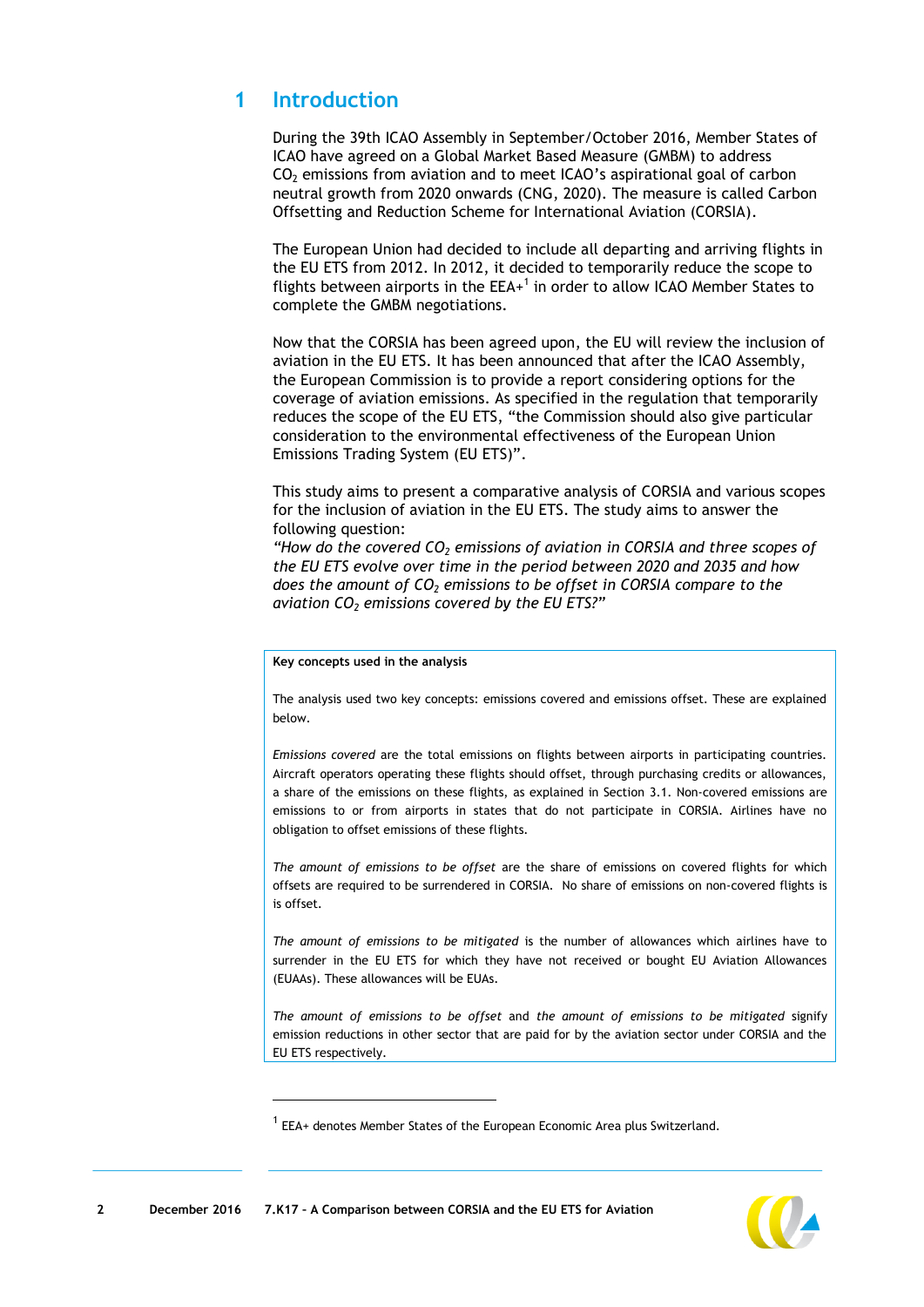For the modelling of aviation emissions, use is made of the Aviation Emissions and Evaluation of Reduction Options Modelling System (AERO-MS). The AERO-MS is an internationally accepted tool for the analysis of policy options for the reduction of international aviation emissions.

In Chapter 2 of this paper the methodology to assess the emissions coverage of CORSIA is described. Chapter [3](#page-6-1) addresses the assessment of the emissions coverage of CORSIA, including an overview of the main characteristics of CORSIA. Chapter [4](#page-10-0) introduces the various EU ETS scenarios considered and describes the emissions coverage of these scenarios.

A comparison between the emissions coverage of CORSIA and the EU ETS scenarios is provided in Chapter [5.](#page-14-0) In addition, the chapter considers the projected costs for the aviation industry. Finally the conclusions of the study are presented in Chapter [6.](#page-19-0)

[Annex A](#page-21-0) contains the tables with AERO-MS computational results.

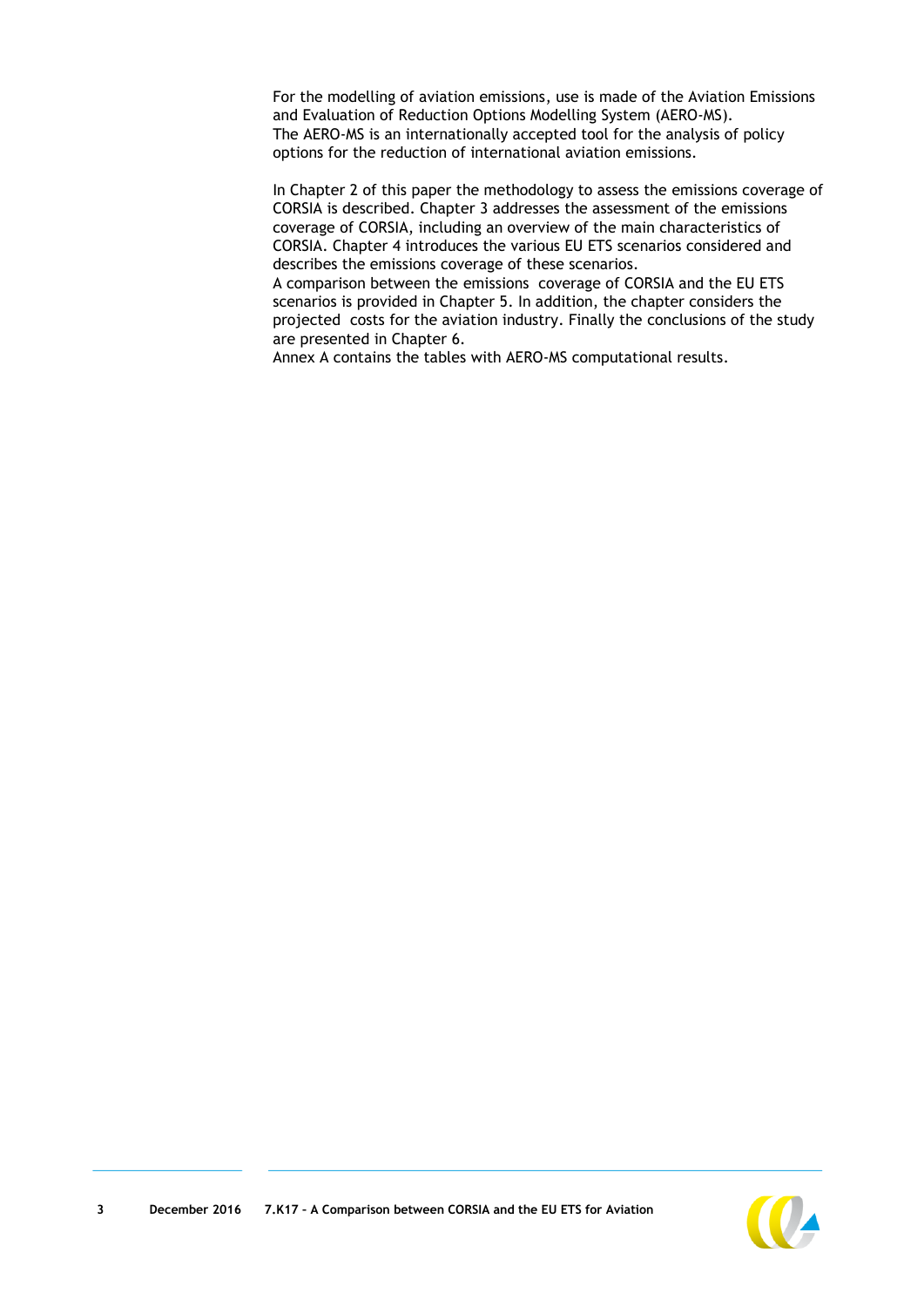### **2 Methodology to assess emissions coverage**

For the assessment of the emissions coverage of both CORSIA and the EU ETS, use is made of the AERO-MS. The AERO-MS can assess the economic and environmental impacts of a wide range of policy options to reduce international and domestic aviation GHG emissions. In this study the main focus is on the assessment of emission coverage.

The development of the AERO-MS was initiated by the Dutch Government. The AERO-MS was the first model approved by ICAO's Committee on Aviation Environmental Protection (CAEP) to be used for the assessment of the impacts of GHG reduction policies for international aviation.

In 2009 EASA inherited the property rights of the AERO-MS from the Dutch Government. Since then the AERO-MS has been updated and enhanced. Currently the Base Year of the model is 2010 which is in line with the Base Year for the most recent ICAO/CAEP aviation emission projections. All AERO-MS inputs have been updated and brought in line with the 2010 Base Year. Hereby use is made of EUROCONTROL WISDOM Operations Database as a basis for the AERO-MS Unified Database which contains a detailed record of aviation movements in the Base Year. The Unified Database records 123,025 airportpairs with 33.1 million civil flights. Airline cost and fare data were updated using IATA and ICAO data. The update of aircraft type input data was based on fleet inventory properties from the EUROCONTROL PRISME Fleet 2, OAG Fleet Databases, ICAO emissions databank as well as the FESG retirement curves. For the specification of aircraft operational characteristics use was made of the EUROCONTROL BADA data. Hence, all AERO-MS data are based on data sources from internationally well-reputed organisations.

The AERO-MS has formed a key part of over 30 international studies where the model results have provided a quantified basis for policy judgement. These studies were executed for a range of other clients like ICAO, the European Commission, EASA, IATA, UNFCCC, WWF and national governments (Germany, UK, the Netherlands).

The AERO-MS enables the computation of alternative emission growth scenarios for global aviation. The results of this study are based on the implementation of the CAEP/9 Most Likely Growth scenario. The main characteristics of this scenario are:

- 1. CAEP/9 most likely demand growth scenario for the period 2010-2040. The scenario considers 32 route groups for which a forecast is made (23 route groups with respect to international aviation and nine route groups with respect to domestic aviation). There is a clear variation in expected growth between different route groups with generally lower annual growth on more mature markets (North America; Europe) and higher expected growth on emerging markets (Asia; Latin America). For the period 2010-2040 the scenario shows an increase in global passenger demand on international routes of on average 4.8% per annum. For the same period cargo demand on international routes is forecast to grow by 5.2% per annum.
- 2. CAEP/9 moderate technology improvement scenario: fuel burn improvement of 0.96% per annum for all aircraft entering the fleet after 2010 out to 2040.
- 3. An increase in load factors over time as specified by CAEP/9 whereby the global average load factor for passenger demand is forecast to increase from 77% in 2010 to 82% in 2040.

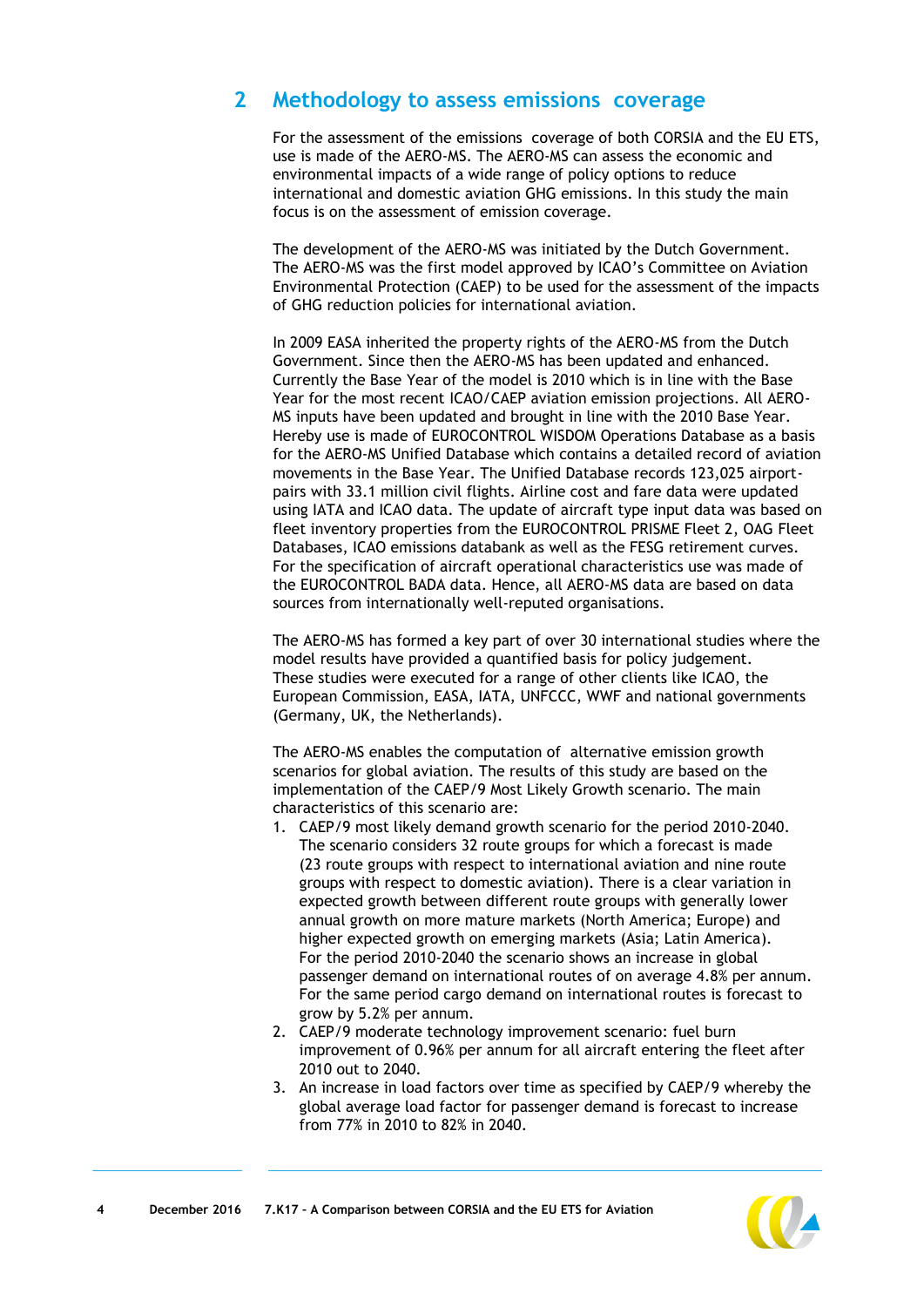4. CAEP assumed increase (in real terms) of the kerosene price to 3 US\$ per gallon in 2030/2040 which implies an expected increase of 47% relative to the kerosene price in 2010.

In this study emissions covered by CORSIA and in the three scopes of the EU ETS are analysed. CORSIA and EU ETS scenarios differ in route groups covered. [Table 1](#page-5-0) summarizes the covered route groups per scenario. The red route groups are not included; green route groups are included. n [Table 1](#page-5-0) a distinction is made between international aviation and domestic aviation. International aviation contains all flights between two different countries. Domestic aviation comprises flights where the airport of departure is in the same country as the airport of arrival (including if a flight is operated by a third country operator). The next two chapters give more detailed information on the scope of the CORSIA and EU ETS scenarios. Note that flights between EEA+ countries are included in all scenarios analysed, while domestic flights in non-EEA+ countries are always excluded, as well as flights between non-participating countries in CORSIA.

<span id="page-5-0"></span>

| Table 1 | Route groups covered in different mechanisms |
|---------|----------------------------------------------|
|---------|----------------------------------------------|

| Route groups                               | <b>CORSIA</b> |          | <b>EU ETS scenarios</b> |       |
|--------------------------------------------|---------------|----------|-------------------------|-------|
|                                            |               | Original | 50/50                   | Intra |
|                                            |               | Scope    |                         | EEA+  |
| International aviation route groups        |               |          |                         |       |
| Between an EEA+ country and another        |               |          |                         |       |
| country which is included in CORSIA        |               |          |                         |       |
| Between an EEA+ country and another        |               |          |                         |       |
| country which is excluded from the CORSIA  |               |          |                         |       |
| Between an EEA+ country and another        |               |          |                         |       |
| EEA+ country                               |               |          |                         |       |
| Between two countries outside the EEA+     |               |          |                         |       |
| when both are countries included in CORSIA |               |          |                         |       |
| All other routes to and from countries     |               |          |                         |       |
| outside EEA+                               |               |          |                         |       |
| Domestic aviation route groups             |               |          |                         |       |
| Between two airports in the same           |               |          |                         |       |
| EEA+ country (domestic)                    |               |          |                         |       |
| Between two airports in the same           |               |          |                         |       |
| non---EEA+ country (domestic)              |               |          |                         |       |

Note: EEA+ denotes countries in the European Economic Area and Switzerland.

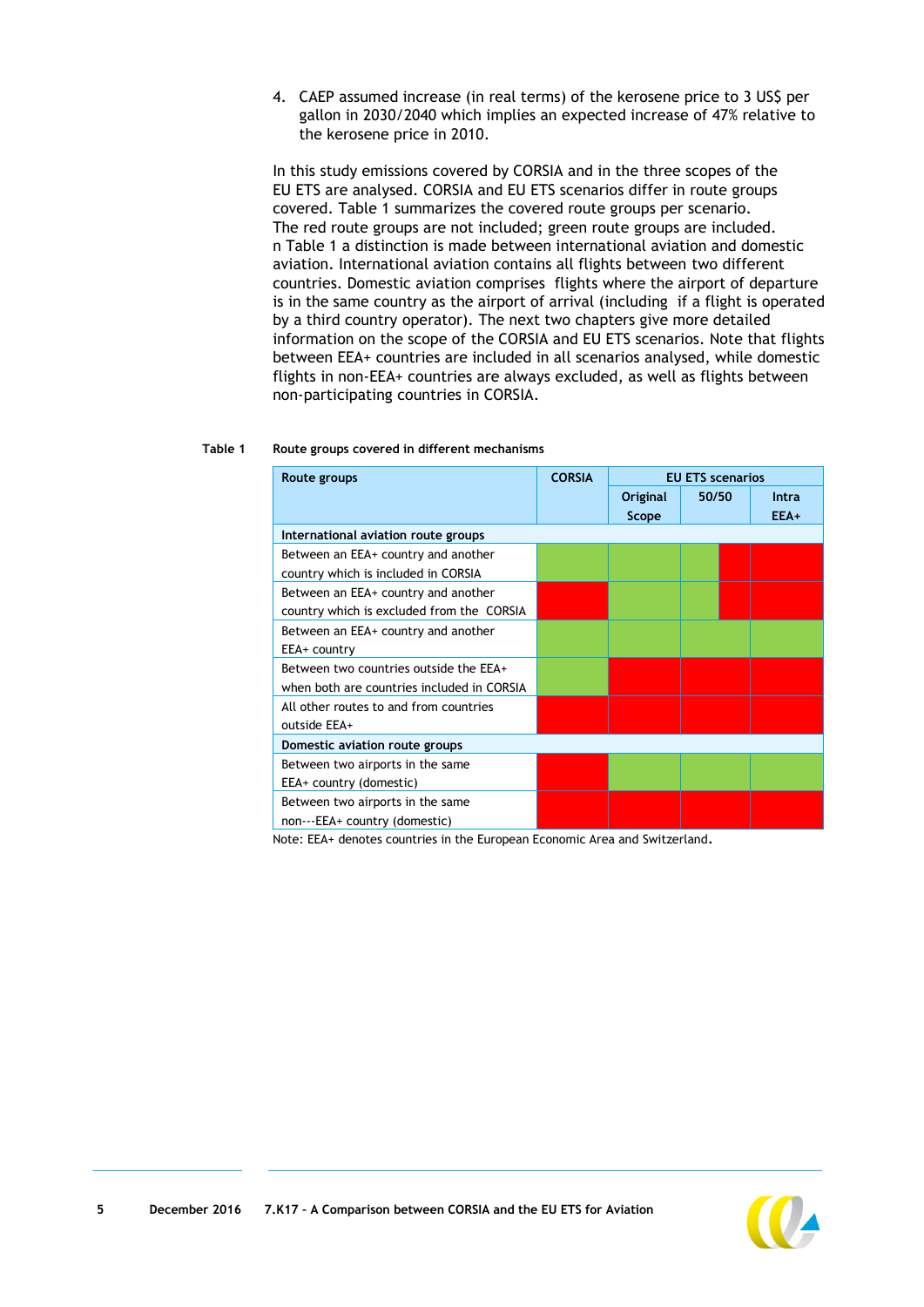### <span id="page-6-1"></span>**3 Emissions to be offset in CORSIA**

### <span id="page-6-0"></span>**3.1 Introduction to CORSIA**

During the 39th ICAO Assembly in September-October 2016 the Global Market Based Measures (GMBM) for international aviation was adopted and called Carbon Offsetting and Reduction Scheme for International Aviation (CORSIA)<sup>2</sup>.

The main characteristics of CORSIA are:

- 1. CORSIA is valid for the period 2021-2035, whereby three phases are defined: i) pilot phase (2021-2023); ii) first phase (2024-2027); and iii) second phase (2027-2035).
- 2. Both the pilot phase and first phase are voluntary phases. The second phase is a mandatory phase. The second mandatory phase applies to States (i.e. the participating States) with an individual share of international aviation activities in RTKs above 0.5% of total RTKs in year 2018 or whose cumulative share in the list of States from the highest to the lowest amount of RTKs reaches 90% of total RTKs, except for Least Developed Countries (LDCs), Small Island Developing States (SIDS) and Landlocked Developing Countries (LLDCs).
- 3. CORSIA applies to all international flights on the routes between the participating States. Hence flights between a participating State and a non-participating State are exempted.
- 4. For the flights between participating States, aircraft operators need to offset emissions above the baseline emissions level. The baseline emissions level is based on the average of total emissions covered by CORSIA between 2019 and  $2020<sup>3</sup>$ .

As per the end of October 2016, 66 States have indicated that they will join the voluntary phases<sup>4</sup>: ECAC44, United States, Canada, Mexico, Guatemala, Costa Rica, Israel, United Arab Emirates, Qatar, China, Indonesia, Thailand, Japan, South Korea, Malaysia, Singapore, Papua New Guinea, Australia, New Zealand, Marshall Islands, Burkina Faso, Kenya and Zambia. Furthermore AOC RTK data for 2014<sup>5</sup> have been used to assess the countries to join the second phase. The following seven countries (not already included in the voluntary phase) join CORSIA in the second phase: Brazil, Chile, India, Philippines, Russia, Saudi Arabia and South Africa.

The above implies that out of the 191 ICAO States, 118 are exempted for the full period 2021-2035. [Figure 1](#page-7-0) provides an overview of the ICAO Member States to join CORSIA in the various phases. The analysis of the emissions coverage of CORSIA is based on this overview.

[www.icao.int/Meetings/GLADs-2016/Documents/RTK.pdf](http://www.icao.int/Meetings/GLADs-2016/Documents/RTK.pdf)

-

5



<sup>2</sup> A39-WP/530. Assembly – 39th session. Report of the executive committee on agenda item 22 - Section on Global Market-based Measure Scheme.

<sup>3</sup> Offset obligations of individual aircraft operators are also affected by the so-called sectoral growth rate and individual growth rate. In the pilot and first phase offset obligations will be based on a 100% sectoral growth rate (and hence 0% individual growth rate). During the second phase the individual growth rate will go up to 70% (i.e. 30% sectoral growth rate). Hereby it is noted that the ratio between sectoral growth rate and individual growth rate does not affect to total offset obligation for the aviation sector (presented in this report) but only the distribution of the offset obligation across (groups of) aircraft operators (not presented in this report).

<sup>4</sup> [www.icao.int/environmental-protection/Pages/market-based-measures.aspx](http://www.icao.int/environmental-protection/Pages/market-based-measures.aspx)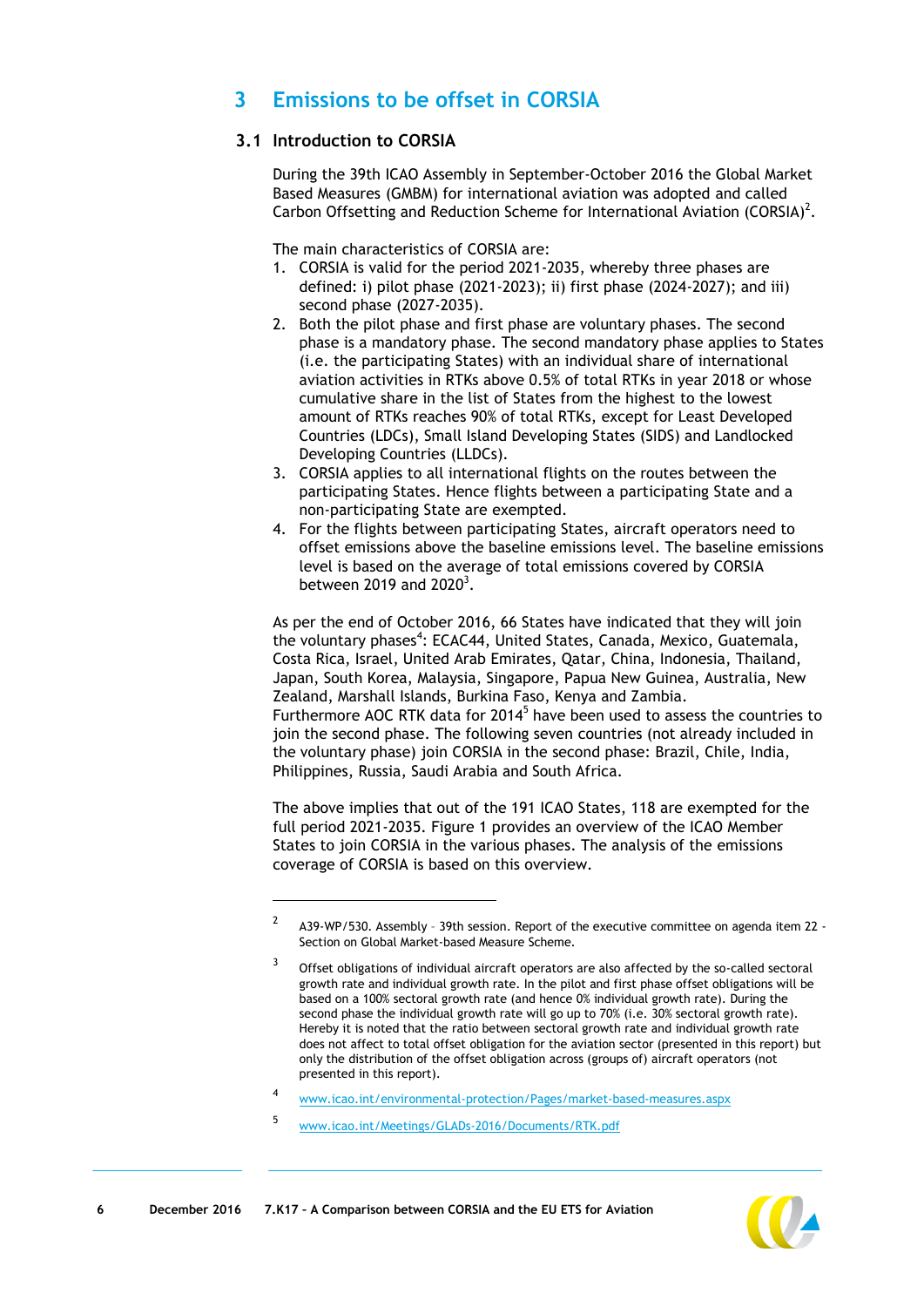#### **Figure 1 Countries to join the ICAO GMBM (CORSIA) in various phases\***

<span id="page-7-0"></span>

The size of the bubbles reflects the share in international aviation emissions in 2021-2035 (with 50%/50% allocation of emissions to the country of departure/arrival). There are five categories:

- 1. More than 8% (US and China).
- 2. More than 5% but less than 8% (UK and Germany).
- 3. More than 2% but less than 5% (12 countries).
- 4. More than 0.5% but less than 2% (18 countries).
- 5. Less than 0.5% (remaining countries).

### <span id="page-7-1"></span>**3.2 Emissions coverage and amount of emissions to be offset in CORSIA**

The computational results for analysis of CORSIA are presented in [Figure 2](#page-8-0) through [Figure 4.](#page-8-1) [Figure 2](#page-8-0) shows that for the period 2021-2035 the AERO-MS computes 12,544 Mt of  $CO<sub>2</sub>$  emissions of international aviation. The State Pairs which are subject to CORSIA take account of 9,582 Mt of  $CO<sub>2</sub>$  (76% of total). The distribution of these emissions across the different implementation phases is also presented in [Figure 2.](#page-8-0)

The cumulative number of tonnes of  $CO<sub>2</sub>$  emissions to be offset under CORSIA in the period 2021-2035 equals 2,711 Mt of  $CO<sub>2</sub>$  (see Figure 3). The cumulative non-covered emission growth (i.e. growth relative to the 2020 level of emissions outside the scope of CORSIA) amounts to 614 Mt of  $CO<sub>2</sub>$ . This implies that 81.5% of the cumulative emission growth after 2020 is covered by offsets (see Figure 4). The distribution of the offsets and non-covered emission growth across the different implementation phases is also presented in Figure 3. Clearly the larger part of the cumulative emission offset takes place in the second phase (2,323 Mt out of the total of 2,711 Mt which is 86%).

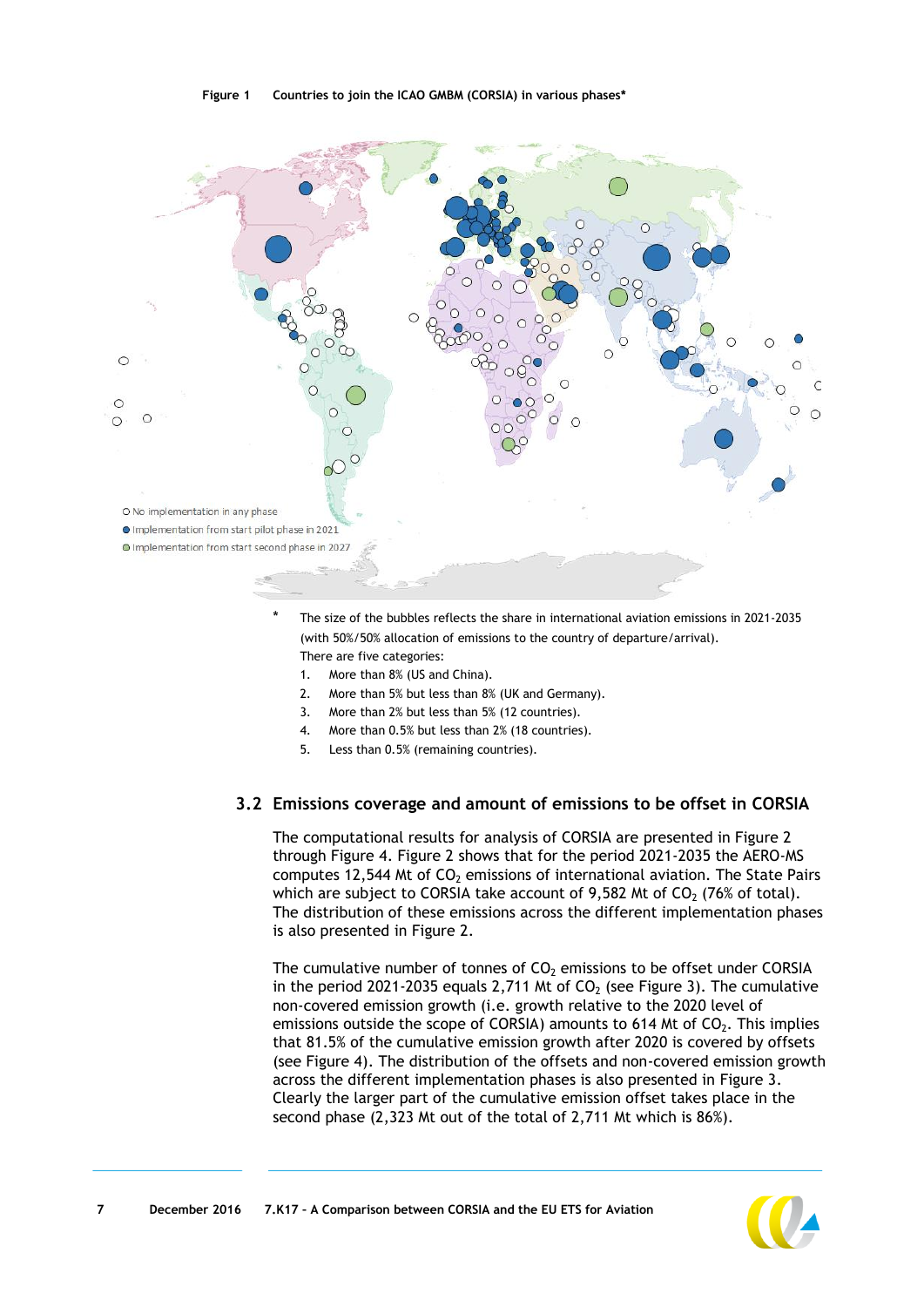This is because, first of all, the offset requirement will increase over the years due to increasing emission growth widening the gap between emission levels in any year and the baseline emissions (average of 2019/2020). Second, in the second phase seven additional countries are included in the offset scheme (see above).



#### <span id="page-8-0"></span>**Figure 2 Total CO<sup>2</sup> emissions international aviation on covered and non-covered State Pairs by CORSIA per implementation phase (in Mt**)





<span id="page-8-1"></span>



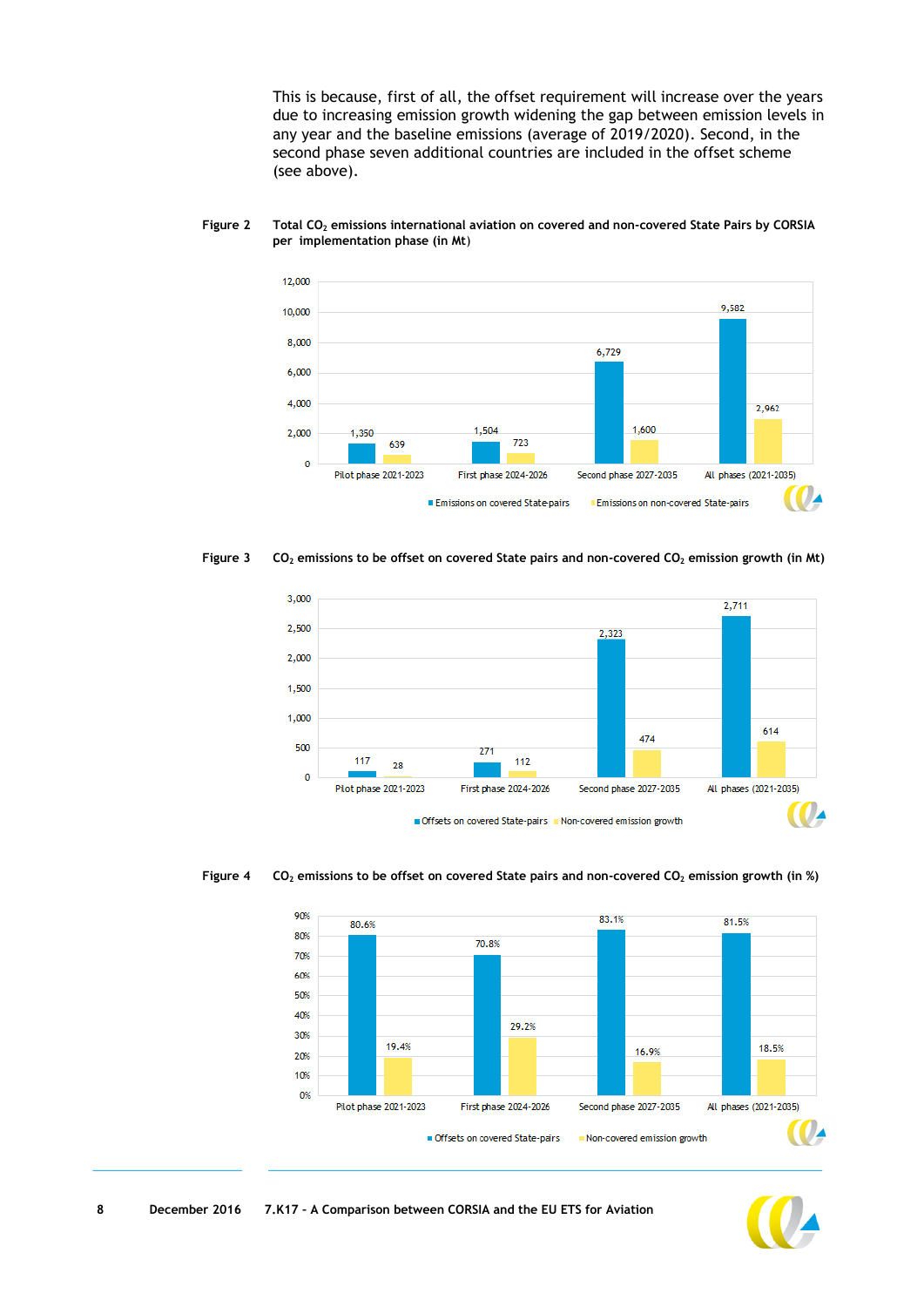Though CORSIA has global coverage, one can split out the offset obligation for certain routes. The international flights between the EEA+ countries account for 271 Mt of offsets in CORSIA in the period 2021-2035. This is of relevance for the comparison between CORSIA and the EU ETS scenarios in Chapter 5 of this document.

If all emission growth after 2020 were covered by the CORSIA, 26.5% of the cumulative emissions in 2021-2035 would be offset. However, because not all countries join, 21.6% of the total emissions in 2021-2035 are offset. Hence with CORSIA about one fifth of the cumulative  $CO<sub>2</sub>$  emissions of international aviation in the period 2021-2035 are offset.

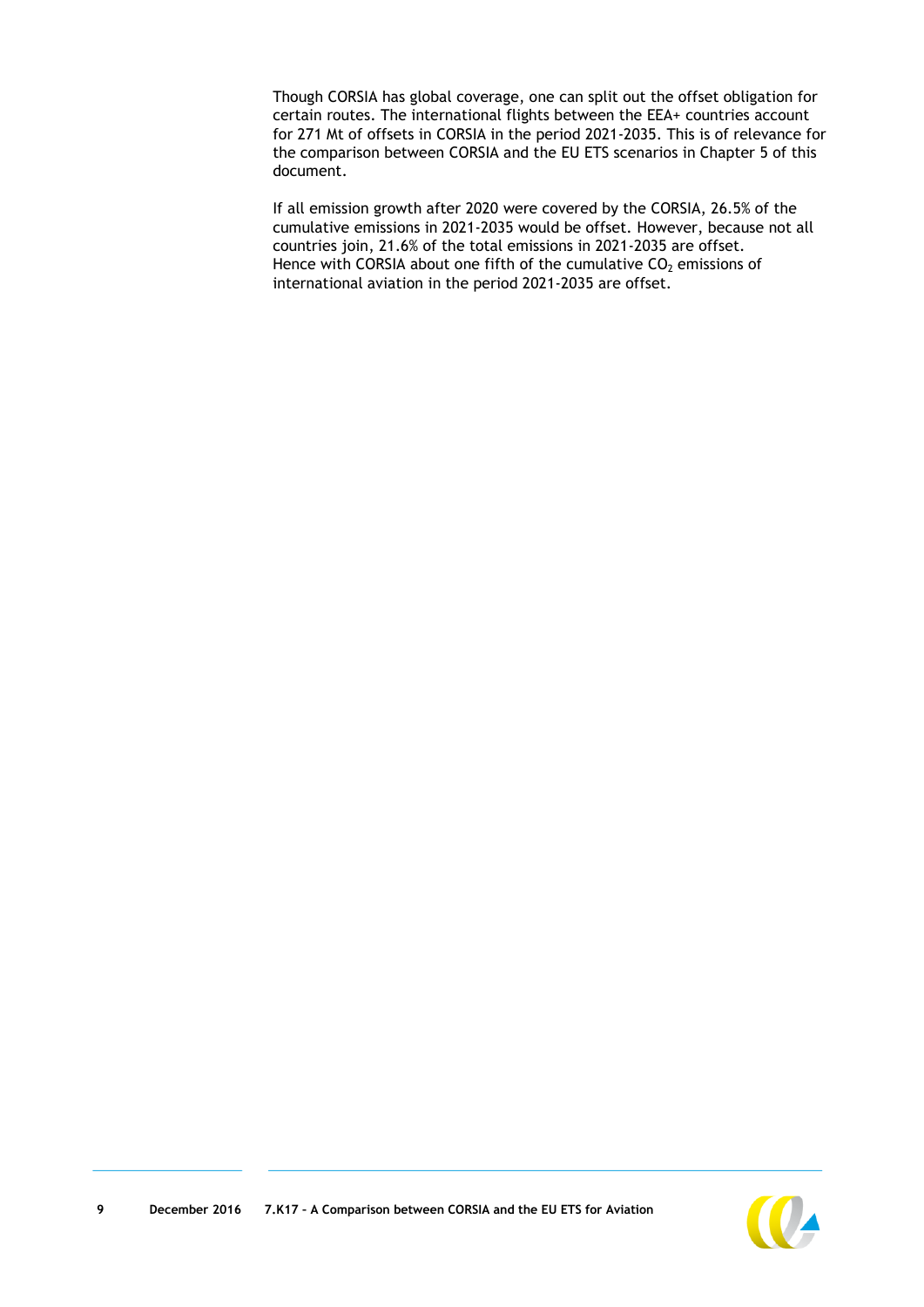### <span id="page-10-0"></span>**4 Emissions to be mitigated under the EU ETS**

### **4.1 Introduction to EU ETS scenarios**

The EU ETS scenarios apply to the European Economic Area (EEA) plus Switzerland. The EEA includes EU Member States, Norway, Iceland and Liechtenstein. In the study the UK is assumed to remain part of the EU ETS also after a Brexit. The EEA countries plus Switzerland are referred to as the "EEA+ countries".

The extent of emissions to be mitigated under the ETS are calculated for three scenarios with different geographical scopes:

- Original scope: All flights departing from or arriving at an airport in one of the EEA+ countries, similar to the scope in Directive 2008/101/EC but adding flights to and from Switzerland.
- 50/50 scope: Flights between an EEA+ country and a non-EEA+ country are covered for 50%. Intra EEA+ flights are covered for 100%. This option is very similar to the option where only departing flights from EEA+ countries would be covered.
- $-$  Intra EEA+ scope: All flights departing from an airport in one of the EEA+ countries also arriving at an airport in one of the EEA+ countries, similar to the scope of the "Stop the Clock" Decision No 377/2013/EU.

In the European Commissions Proposal to amend the EU ETS Directive, COM(2015) 337 final, a Linear Reduction Factor of 2.2% year for stationary installations under the EU ETS is proposed for the period 2021-2030. In this Directive the LRF does not apply to aviation in the EU ETS. As part of this study we have looked at the extent of emission to be mitigated if the LRF of 2.2% would also be applied to aviation in the EU ETS for the full period 2021-2035 considered in this study. Thus, all three EU ETS scenarios are considered with and without a Linear Reduction Factor (LRF) and a total of six EU ETS scenarios have been analysed.

The caps without the LRF are based on 95% of the average emissions in the years 2004-2006:

- $-$  original scope: 214.1 Mt<sup>6</sup>;
- $-$  intra EEA+ scope<sup>7</sup>: 60.7 Mt<sup>8</sup>;
- the cap for the 50/50 option is then simply  $60.7 + (214.1-60.7)/2 =$ 137.4 Mt.

The LRF of 2.2% over the period 2021-2035 can simply be applied to the cap numbers. The LRF means that by 2035 the cap numbers are 2.2%\*15=33% lower.

A share of the emissions under the cap are auctioned. Currently this is 15%. For the purposes of calculating ETS costs, in all six EU ETS scenarios we have assumed that the proportion of emissions under the cap to be auctioned increases linearly from 15% in 2020 to 100% in 2035.

8 Based on AERO-MS data.

1



<sup>6</sup> [http://ec.europa.eu/clima/policies/ets/allowances/aviation/index\\_en.htm](http://ec.europa.eu/clima/policies/ets/allowances/aviation/index_en.htm) whereby the cap is adjusted to account for Switzerland.

<sup>7</sup> This scenario is also referred to as the 'Stop the Clock' scenario.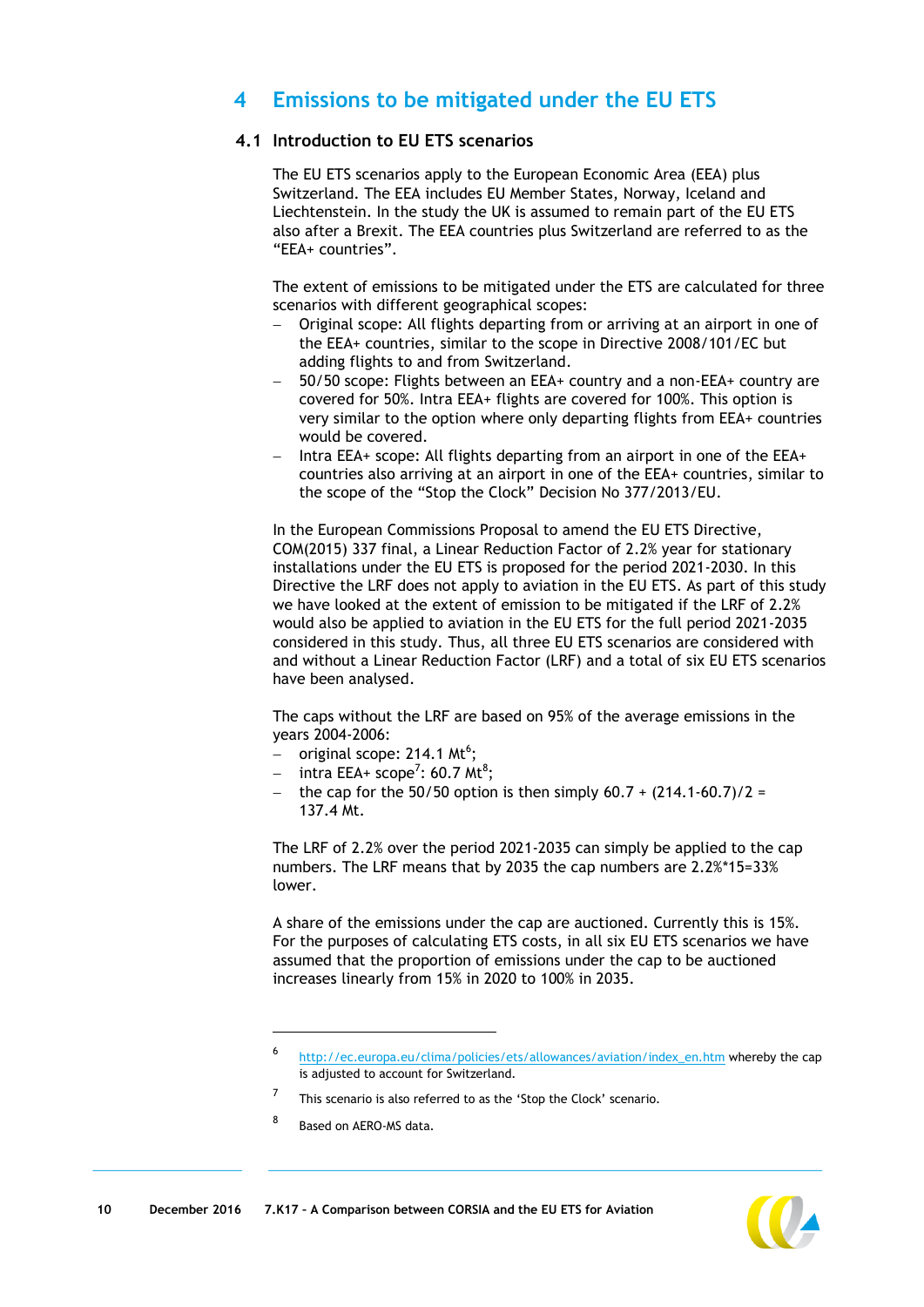### **4.2 Emissions coverage and amount of emissions to be mitigated under the EU ETS**

The cumulative  $CO<sub>2</sub>$  emissions in the period 2021-2035 on the covered routes for the original EU ETS scope amount to 6,535 Mt (see [Figure](#page-12-0) 5). Cumulative emissions on international flights covered by the original scope scenario are 6,114 Mt in 2021-2035. [Figure 2](#page-8-0) shows that the cumulative emissions of international aviation in 2021-2035 are forecast to be 12,544 Mt. This implies that the original scope EU ETS scope covers international flights which will generate about half of global international aviation emissions in the period 2021-2035.(i.e. 6,114 Mt of 12,544 Mt).

For the cap without the LRF, for the Intra EEA+ (stop-the-clock) scenario amount of emissions to be mitigated in the period 2021-2035 is about 1/4 of the allowances demand of the EU ETS original scope scenario (see [Figure 6a](#page-12-1)). The amount of emissions to be mitigated for the 50/50 scenario is 62% of the EU ETS original scope allowances demand<sup>9</sup>.

The LRF causes a lower cap from 2021 onwards and therefore a larger demand for EUAs. For the original scope scenario the LRF implies an additional demand for EUAs of 565 Mt over the 15 year period considered (3,888 minus 3,323 Mt – see Figure 6a).

Figure 6a pictures the demand for EUAs under the EU ETS scenarios for the period 2021-2035 under the assumption that the method for setting the amount of EUAAs does not change after 2030. This is done in order to be able to make a comparison with the emissions coverage of the CORSIA. However, Phase 4 of the EU ETS relates to the period 2021-2030. Figure 6b shows the demand for allowances of the various EU ETS scenarios for the EU ETS Phase 4 period.

Under the assumption of an increasing proportion of emissions under the cap to be auctioned, Figure 7 shows the auctioned allowances versus the allowances granted for free for the period 2021-2035. The auctioned allowances reflect revenues generated. EU policy is that allowances to be auctioned are distributed to Member States and that hence the auctioning revenues are collected by Member States. Hereby the revised EU ETS Directive provides that at least 50% of auctioning revenues should be used by Member States for climate and energy related purposes.<sup>10</sup> Member States have reported that over 80% of the auctioning revenues of ETS allowances (including aviation allowances) were used for these purposes (Transport and Environment 2016).

 $\overline{a}$ 



<sup>9</sup> All 3 EU ETS scenarios (cap: 95% of 2004-2006) include 308 Mt of EUAs for domestic flights within any of the EEU+ countries. These domestic flights are of course not included in the GMBM for international aviation CORSIA.

<sup>10</sup> [http://ec.europa.eu/clima/policies/ets/auctioning/index\\_en.htm](http://ec.europa.eu/clima/policies/ets/auctioning/index_en.htm)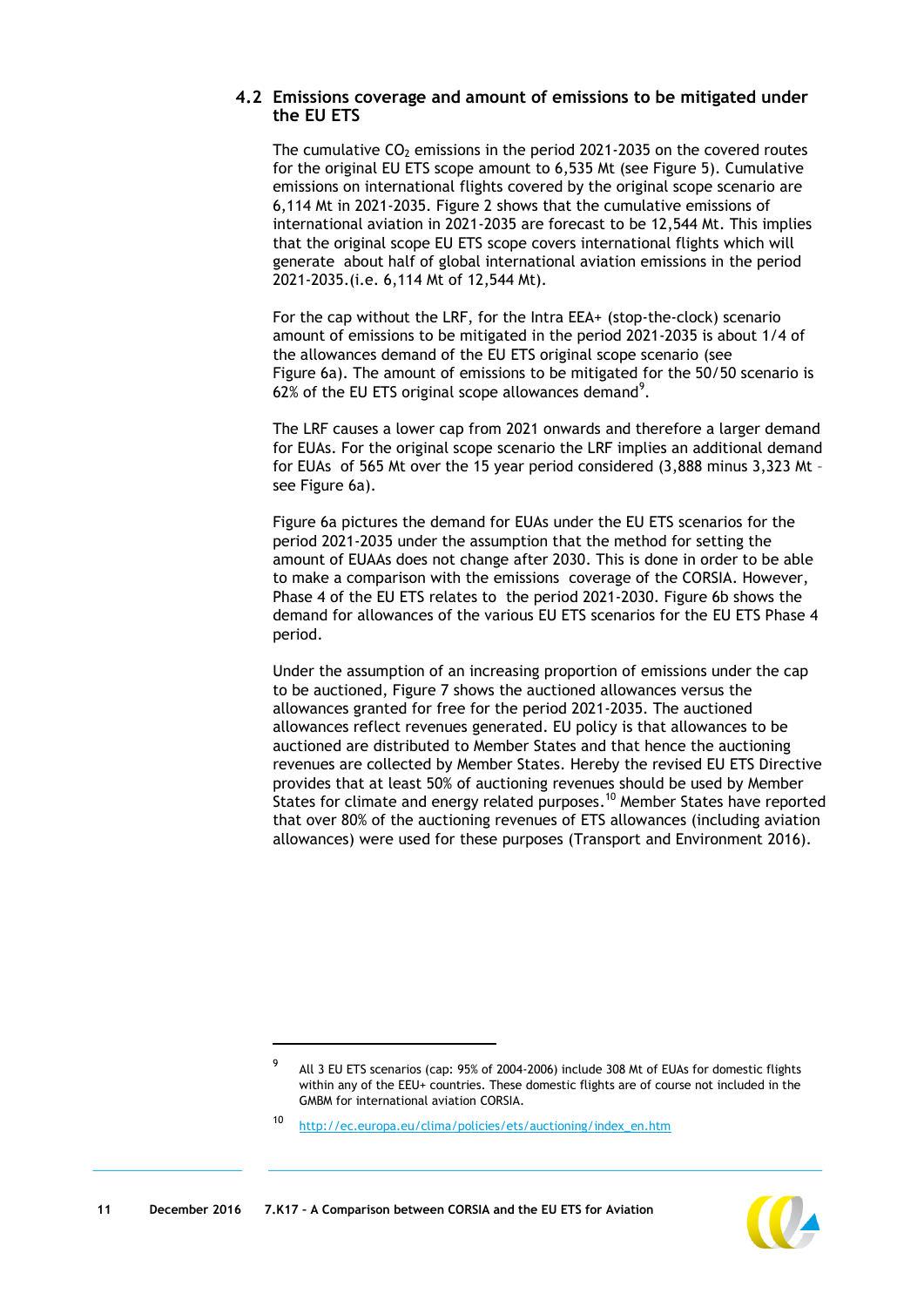<span id="page-12-0"></span>



<span id="page-12-1"></span>**Figure 6a Demand for allowances (EUAs) in 2021-2035 by EU ETS scenario (in Mt)**



**Figure 6b Demand for allowances (EUAs) in Phase 4 EU ETS (2021-2030) by EU ETS scenario (in Mt)**



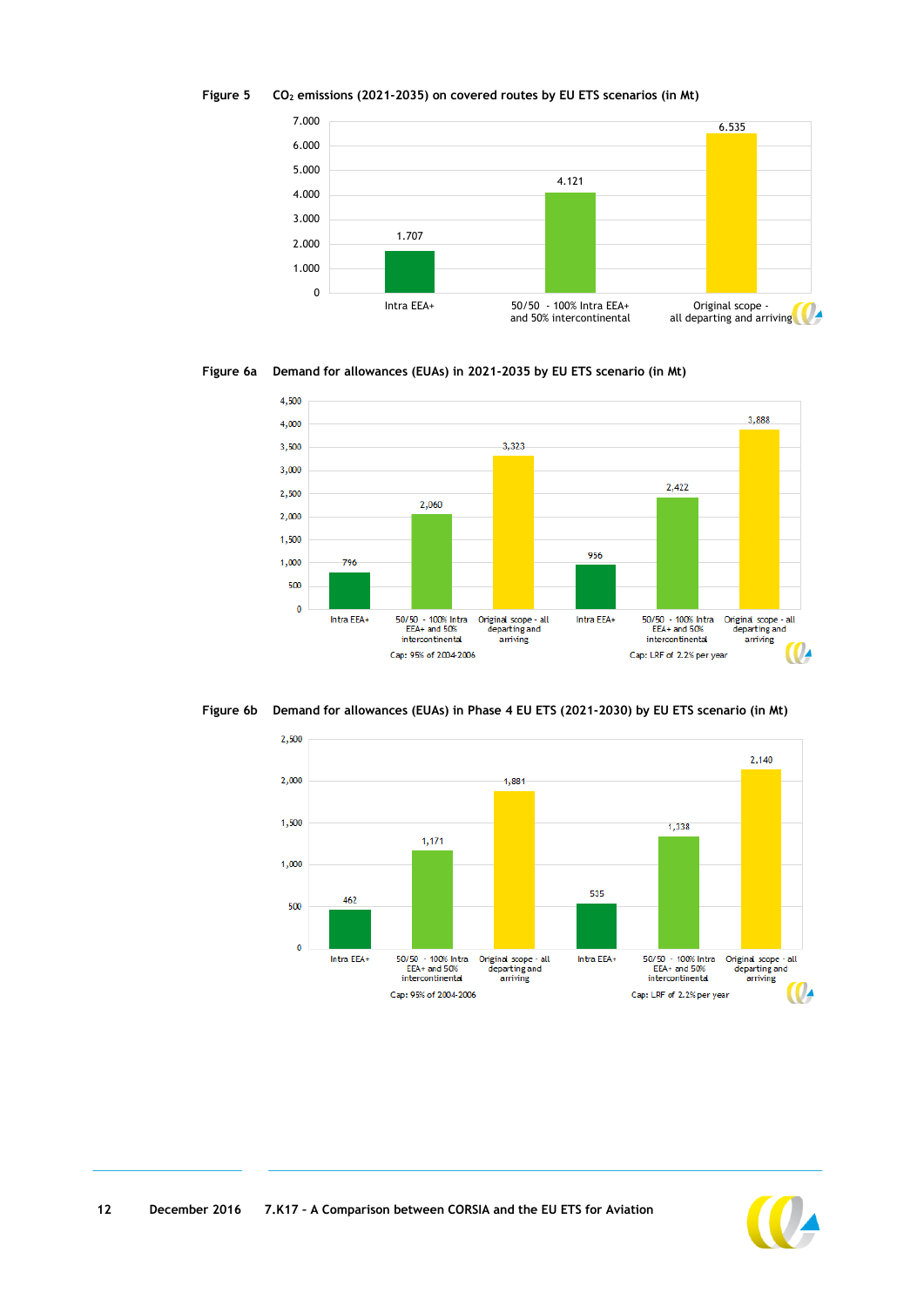

**Figure 7 Auctioned allowances and allowances granted for free (2021-2035) by EU ETS scenario (in Mt)**



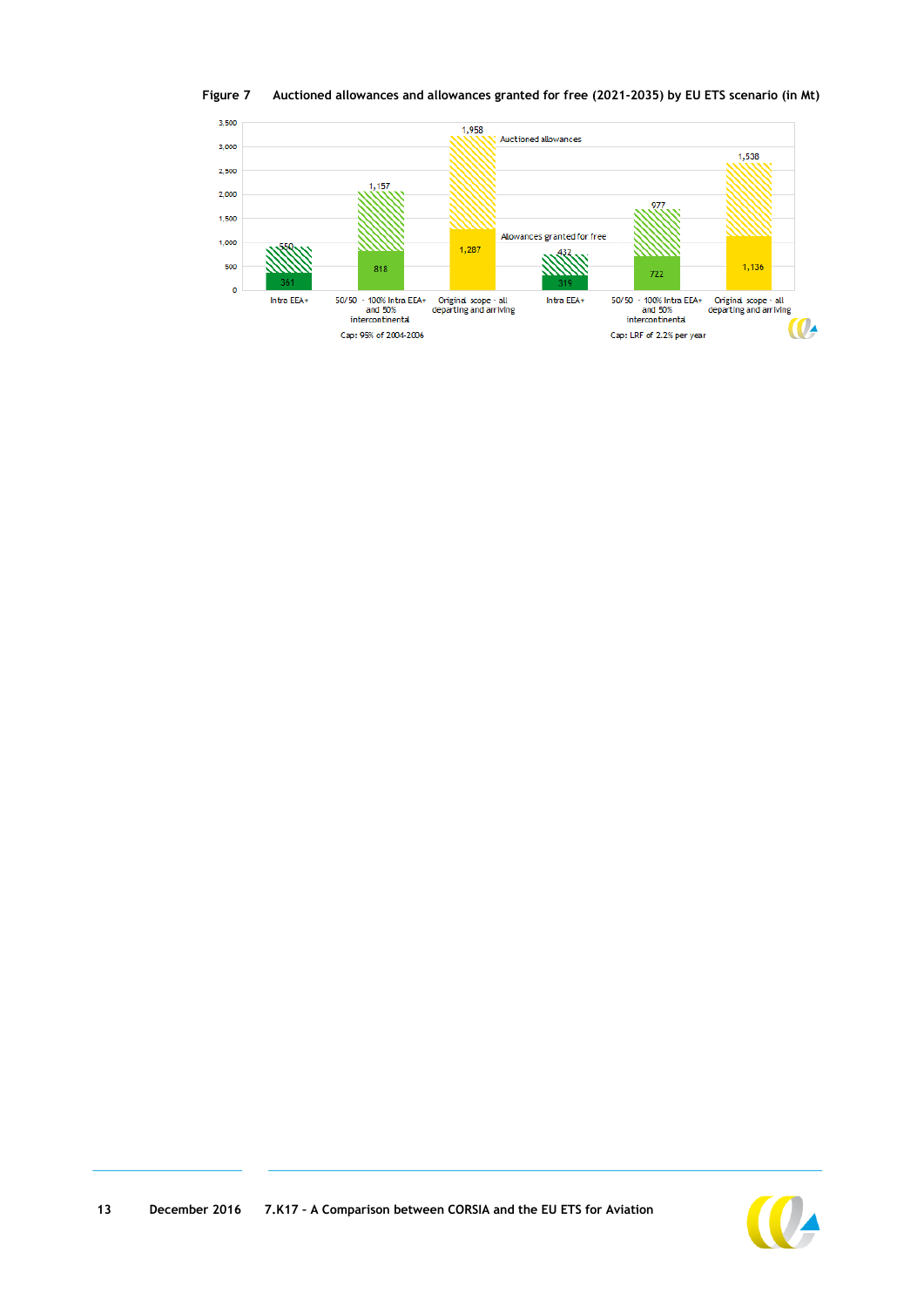### <span id="page-14-0"></span>**5 Comparison of emissions covered, offset and mitigated under CORSIA and the EU ETS**

In comparison to the EU ETS, CORSIA covers more routes, and therefore has more potential for an increased amount of emission to be offset compared to the amount of emission to be mitigated under the EU ETS scenarios. However the EU ETS has a stricter cap. This implies that the total demand for offsets versus the demand for EUAs over the full period 2021-2035 can be rather similar, but the development over time is very different. In order to show this difference, we have made the comparison for CORSIA and the EU ETS scenarios on a yearly basis.

The comparisons between CORSIA and the EU ETS scenarios are presented in [Figure 8](#page-15-0) through [Figure 10](#page-16-0) whereby the underlying numbers are presented in Tables [A.1](#page-21-1) through [A.3](#page-22-0) in [Annex A.](#page-21-0) [Figure 8](#page-15-0) clearly shows the larger  $CO<sub>2</sub>$ -emission coverage for CORSIA because, compared to the EU ETS scenarios, it has a larger geographical scope. The figure also shows how the coverage of CORSIA increases in 2027 because of the start of the second implementation phase with more countries included (see also [Figure 1\)](#page-7-0). Table [A.1](#page-21-1) provides an overview of the numbers behind [Figure 8.](#page-15-0) Table [A.1](#page-21-1) also shows that according to the CAEP/9 scenario implemented in the AERO-MS, the  $CO<sub>2</sub>$  emissions of international aviation are expected to grow by 3.6% per year over the period 2021-2035. The  $CO<sub>2</sub>$  emissions covered by CORSIA increase by an average percentage of 4.9% per year over the period 2021-2035. This percentage reflects not only the growth in emissions on covered routes, but also that after 2026 more routes are covered. For the routes subject to the EU ETS scenarios the expected growth is lower especially for the Intra EEA+ scenario (2.4% emission growth per year).

In the initial years of CORSIA the demand for offsets is clearly lower compared to the demand for EUAs for EU ETS scenarios with no LRF (see [Figure 9\)](#page-16-1). By 2022 the annual offset demand of CORSIA is larger compared to the demand for EUAs in the Intra EEA+ scenario. In comparison to the 50/50 scenario (cap:95% of 2004-2006) the demand for offsets in CORSIA is larger from the year 2027 onwards, and in comparison to the original scope scenario it takes up to 2032 before CORSIA covers more emissions. (see [Table 2\)](#page-14-1). If one compares the cumulative demand for offsets over time versus the cumulative demand for EUAs, it takes longer before CORSIA covers more emissions. For the 50/50 ETS scenario, it takes until 2030 before the cumulative demand for offsets is larger under the CORSIA.

|                                            | <b>Annual emissions</b> | <b>Cumulative emissions</b><br>from 2021 onwards |
|--------------------------------------------|-------------------------|--------------------------------------------------|
| Cap: 95% of 2004-2006                      |                         |                                                  |
| Intra EEA+                                 | 2022                    | 2023                                             |
| 50/50 - 100% Intra EEA+ and 50%            | 2027                    | 2030                                             |
| intercontinental                           |                         |                                                  |
| Orginal scope - all departing and arriving | 2032                    | Not in 2021-2035                                 |
| Cap: LRF of 2.2% per year                  |                         |                                                  |
| Intra EEA+                                 | 2023                    | 2024                                             |
| 50/50 - 100% Intra EEA+ and 50%            | 2027                    | 2033                                             |
| intercontinental                           |                         |                                                  |
| Orginal scope - all departing and arriving | Not in 2021-2035        | Not in 2021-2035                                 |

<span id="page-14-1"></span>**Table 2 First year for CORSIA to require more emission to be mitigated compared to EU ETS scenarios**

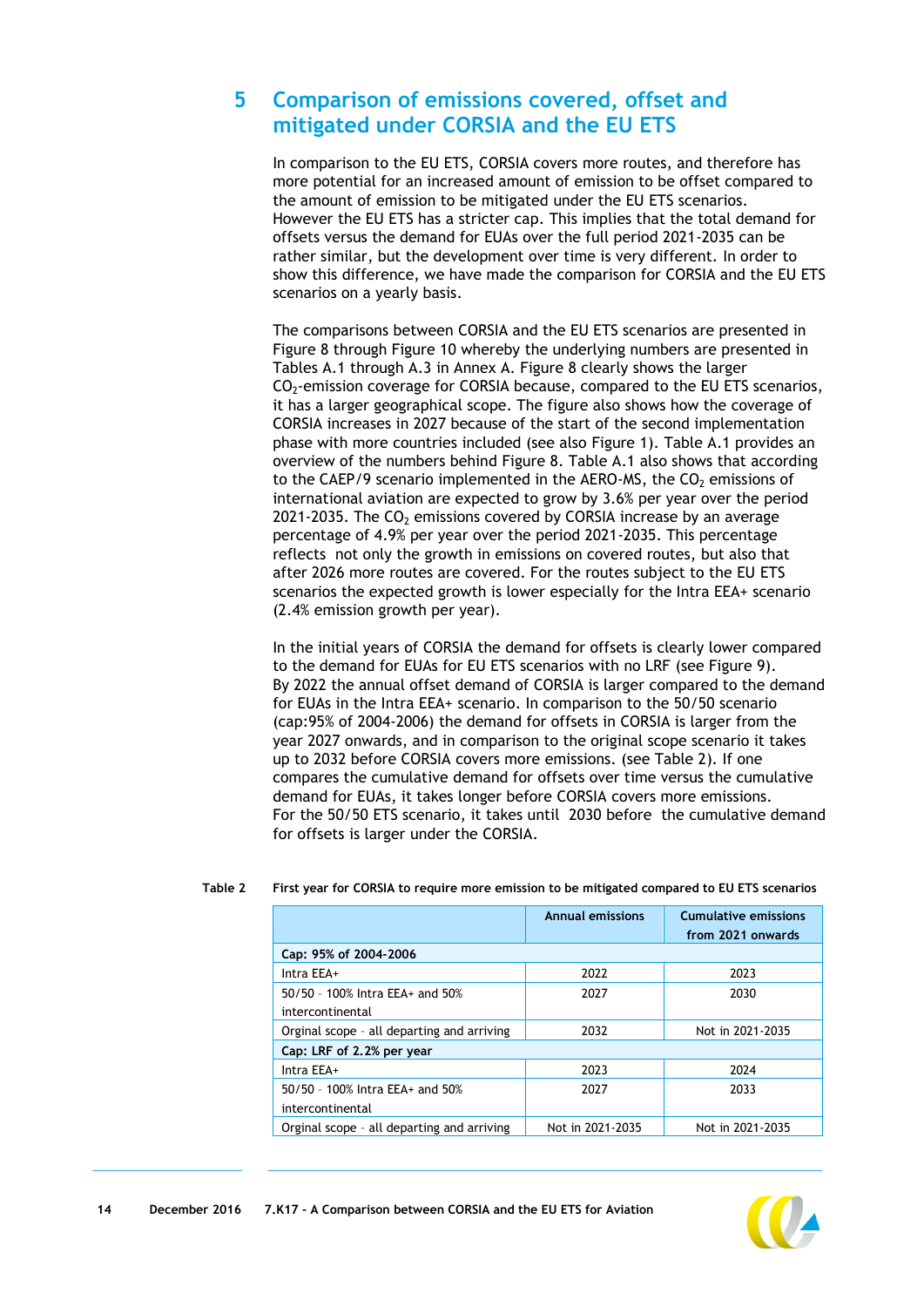The demand for offsets over the full period 2021-2035 of CORSIA (2,711 Mt – see also Table [A.2\)](#page-21-2) is less than the demand for EUAs in the original scope scenario (3,323 Mt – see also Table [A.2\)](#page-21-2).

If CORSIA is compared to the EU ETS scenarios with an LRF, the demand for EUAs of the original scope EU ETS scenario in any year remains larger than the demand for offsets in CORSIA (i.e. the light blue CORSIA line in [Figure 10](#page-16-0) stays below the dark green EU ETS original scope line). Hence the difference between the demand for offsets in CORSIA for the full 15 year period (2,711 Mt – see also Table [A.2\)](#page-21-2) and the demand for EUAs in the original scope scenario (3,888 Mt – see also Table [A.2\)](#page-21-2) would become significantly larger if an LRF of 2.2 were to be implemented in the EU ETS for aviation.

One can also compare the offsets and EUAs for Intra EEA+ flights between CORSIA and the EU ETS Intra EEA+ scenario. In the case of CORSIA, 271 Mt of offsets are computed for Intra EEA+ flights for the period 2021-2035 (see also section [3.2\)](#page-7-1). The EUAs for the Intra EEA+ scenario, without the LRF, amount to 796 Mt (see Table [A.2\)](#page-21-2). The 796 Mt is significantly higher compared to the 271 Mt in CORSIA. Alongside implementation of CORSIA, the continuation of the EU ETS for Intra EEA+ flights would mean significant additional emissions to be mitigated.

<span id="page-15-0"></span>

**Figure 8 CO<sup>2</sup> emissions on routes covered by EU ETS scenarios and CORSIA per year (in Mt)**

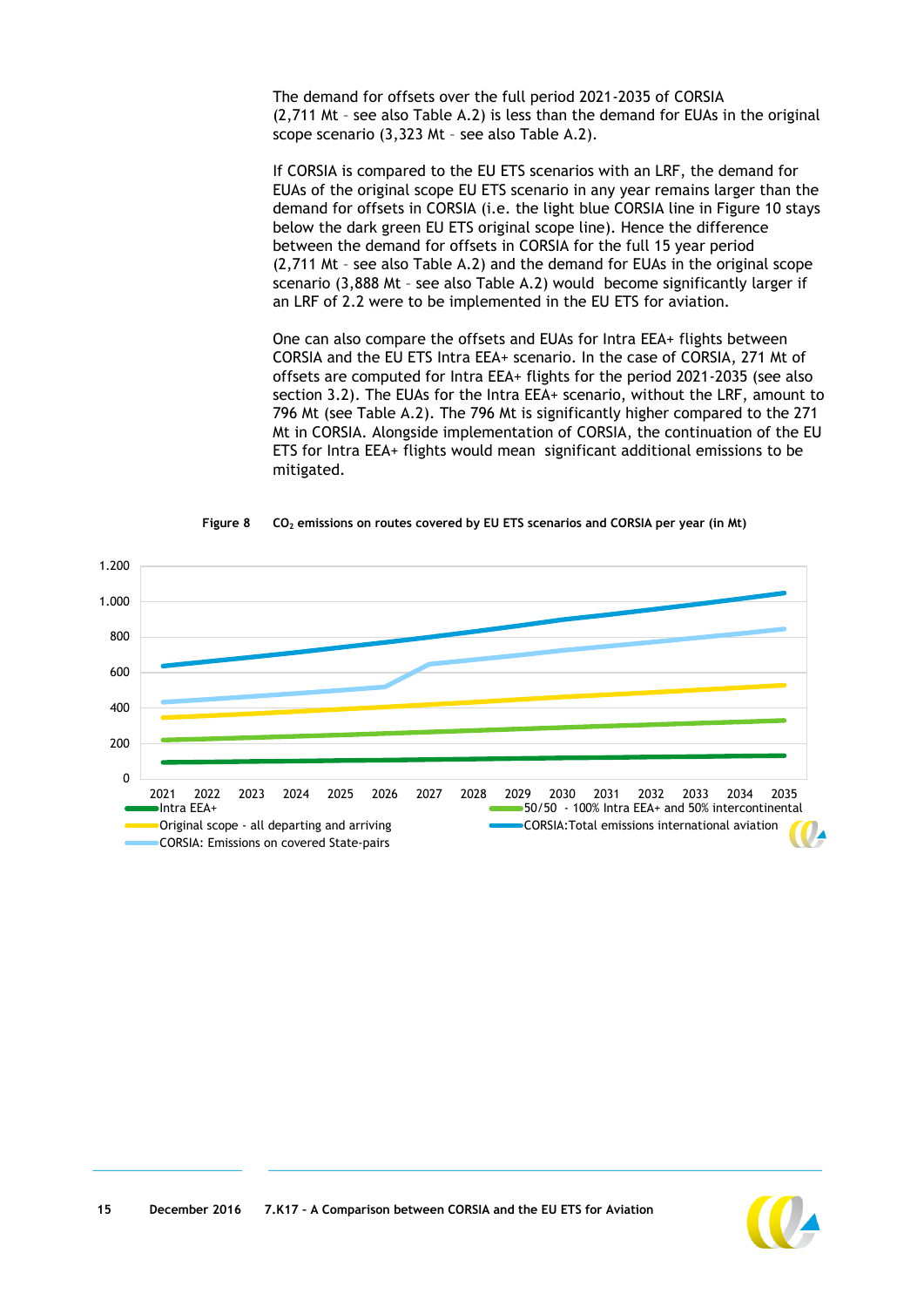<span id="page-16-1"></span>

**Figure 9 Demand for allowances (EUAs) in EU ETS scenarios (cap: 95% of 2004-2006) versus demand for offsets in CORSIA per year (in Mt)**

**Figure 10 Demand for allowances (EUAs) in EU ETS scenarios (cap: LRF of 2.2% per year) versus demand for offsets in CORSIA per year (in Mt)**

<span id="page-16-0"></span>

Finally the estimated total costs for buying allowances (EU ETS scenarios) or offsets (CORSIA) have been compared. For the EU ETS scenarios the PRIMES carbon price has been used and for CORSIA two alternative carbon price scenarios are considered; the first CORSIA carbon price scenario is based on the WEO New Policies Scenario. Because current carbon prices have dropped to levels below 1  $\epsilon$  per tonne of CO<sub>2</sub>, we have also considered a Low Price Scenario. The Low Price Scenario is very similar to a low price scenario considered by ICAO during preparatory analysis of the CORSIA. The Low Price Scenario takes into account a larger pool of emissions units with lower abatement costs.

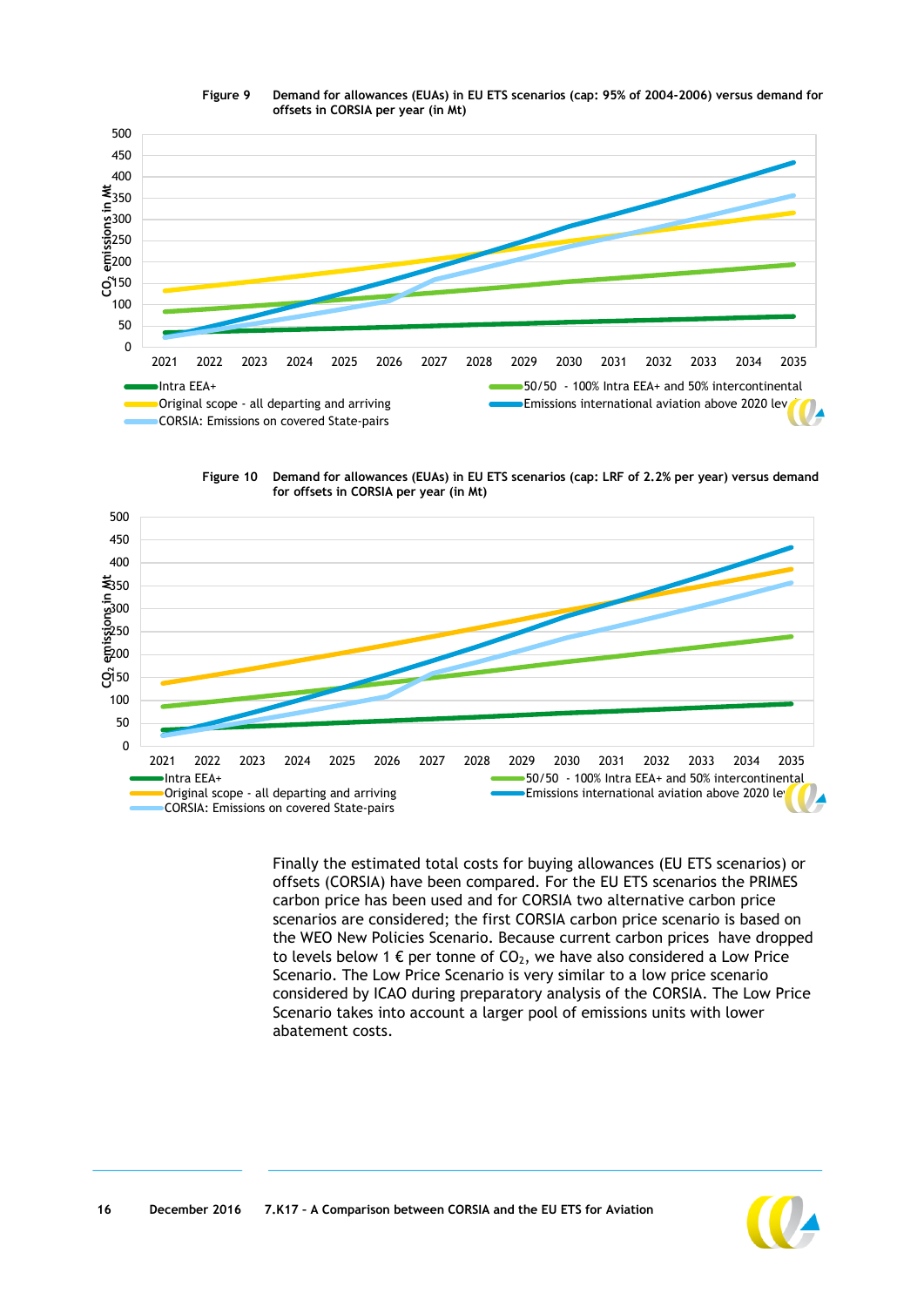The consideration of the two different CORSIA price scenarios reflects the fact that ICAO with the technical contribution of CAEP, still has to develop Emissions Unit Criteria<sup>11</sup>. In this analysis the assumed prices per tonne of  $CO<sub>2</sub>$ in  $\epsilon_{2015}$  are presented in [Table 3.](#page-17-0)

#### <span id="page-17-0"></span>**Table 3 Carbon prices per tonne, €<sup>2015</sup>**

| Year                                                                    | <b>EU ETS scenarios</b> | <b>CORSIA</b>                                       |                           |  |  |  |  |
|-------------------------------------------------------------------------|-------------------------|-----------------------------------------------------|---------------------------|--|--|--|--|
|                                                                         | <b>PRIMES carbon</b>    | <b>WEO - New Policies</b><br>Scenario <sup>2)</sup> | <b>Low Price Scenario</b> |  |  |  |  |
|                                                                         | price <sup>1</sup>      |                                                     |                           |  |  |  |  |
| 2020                                                                    | 16.3                    | 18.0                                                | 5.4                       |  |  |  |  |
| 2030                                                                    | 35.7                    | 33.4                                                | 9.0                       |  |  |  |  |
| 2040                                                                    | 53.1                    | 45.1                                                | 12.6                      |  |  |  |  |
| https://ec.europa.eu/energy/sites/ener/files/documents/20160713%20draft |                         |                                                     |                           |  |  |  |  |

[publication\\_REF2016\\_v13.pdf](https://ec.europa.eu/energy/sites/ener/files/documents/20160713%20draft_publication_REF2016_v13.pdf)

2. IEA World Energy Outlook 2015.

All projected carbon prices are substantially higher than the current prices of CDM credits and voluntary credits which at the end of 2015 traded at around USD 0.4 per tonne of  $CO<sub>2</sub>$  and around USD 3 per tonne of  $CO<sub>2</sub>$  respectively (World Bank 2016).<sup>12</sup> (In a reversal of the historical trend, CDM credits are currently trading at lower prices than voluntary credits, probably as a result of the collapse of demand from the EU ETS). Still, it can be expected that the Paris Agreement will result in an increase in demand for credits which, in turn, would have a positive impact on prices. Projected EUA prices are also well above current EUA prices which were about EUR 4 per tonne of  $CO<sub>2</sub>$  in 2016.

The total estimated costs per year for CORSIA for the two alternative carbon prices considered are presented in Table [A.4](#page-22-1) in Annex A. The total costs per year for the six EU ETS scenarios are presented in Table [A.5.](#page-23-0) For the EU ETS scenarios a distinction is made between the total costs for allowances to be purchased by the aviation sector in order to cover the growth above the cap (costs for EUAs) and the costs for auctioned allowances (costs for EUAAs) under the cap. The totals costs for the full period 2021-2035 are presented in [Figure 11.](#page-18-0) The costs are a function of the price of offsets (CORSIA) or allowances (EU ETS). If these prices are for example 10% of the price listed in Table 3 (more like the current prices), the costs are a factor of 10 lower. Conversely, if they are two times higher, the costs would increase by 100%.

Relative to the total fuel costs for international aviation, the estimated costs for offsets are about 2.5% (new policies) and 0.7% (low carbon price).

 $\overline{a}$ 



<sup>&</sup>lt;sup>11</sup> Article 20 of the CORSIA resolution states that this should be done as soon as possible but not later than 2018.

<sup>12</sup> [https://openknowledge.worldbank.org/bitstream/handle/](https://openknowledge.worldbank.org/bitstream/handle/10986/25160/9781464810015.pdf?sequence=3&isAllowed=y) [10986/25160/9781464810015.pdf?sequence=3&isAllowed=y](https://openknowledge.worldbank.org/bitstream/handle/10986/25160/9781464810015.pdf?sequence=3&isAllowed=y)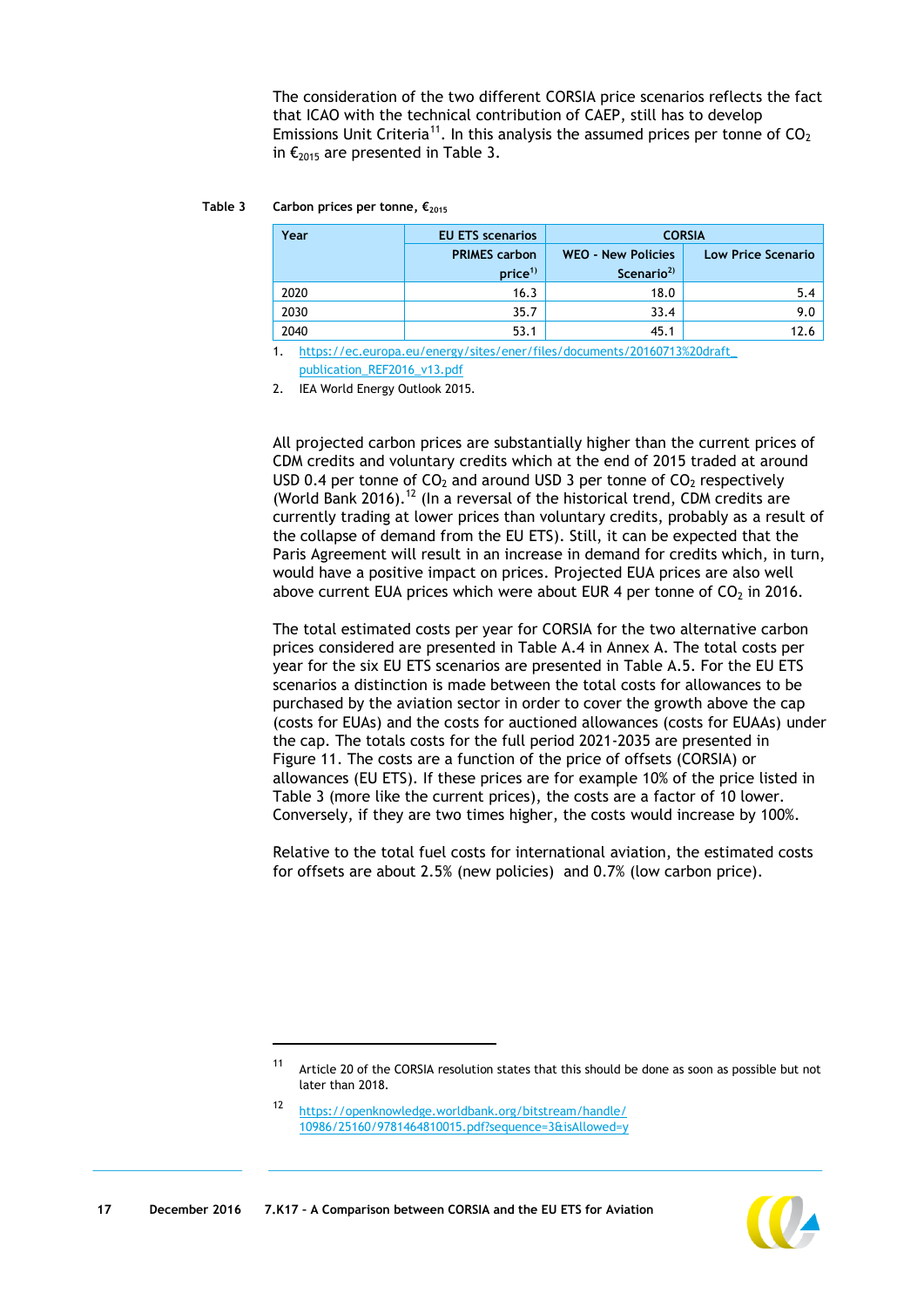<span id="page-18-0"></span>

#### **Figure 11 Total estimated costs (2021-2035) for buying allowances/offsets for EU ETS scenarios and CORSIA**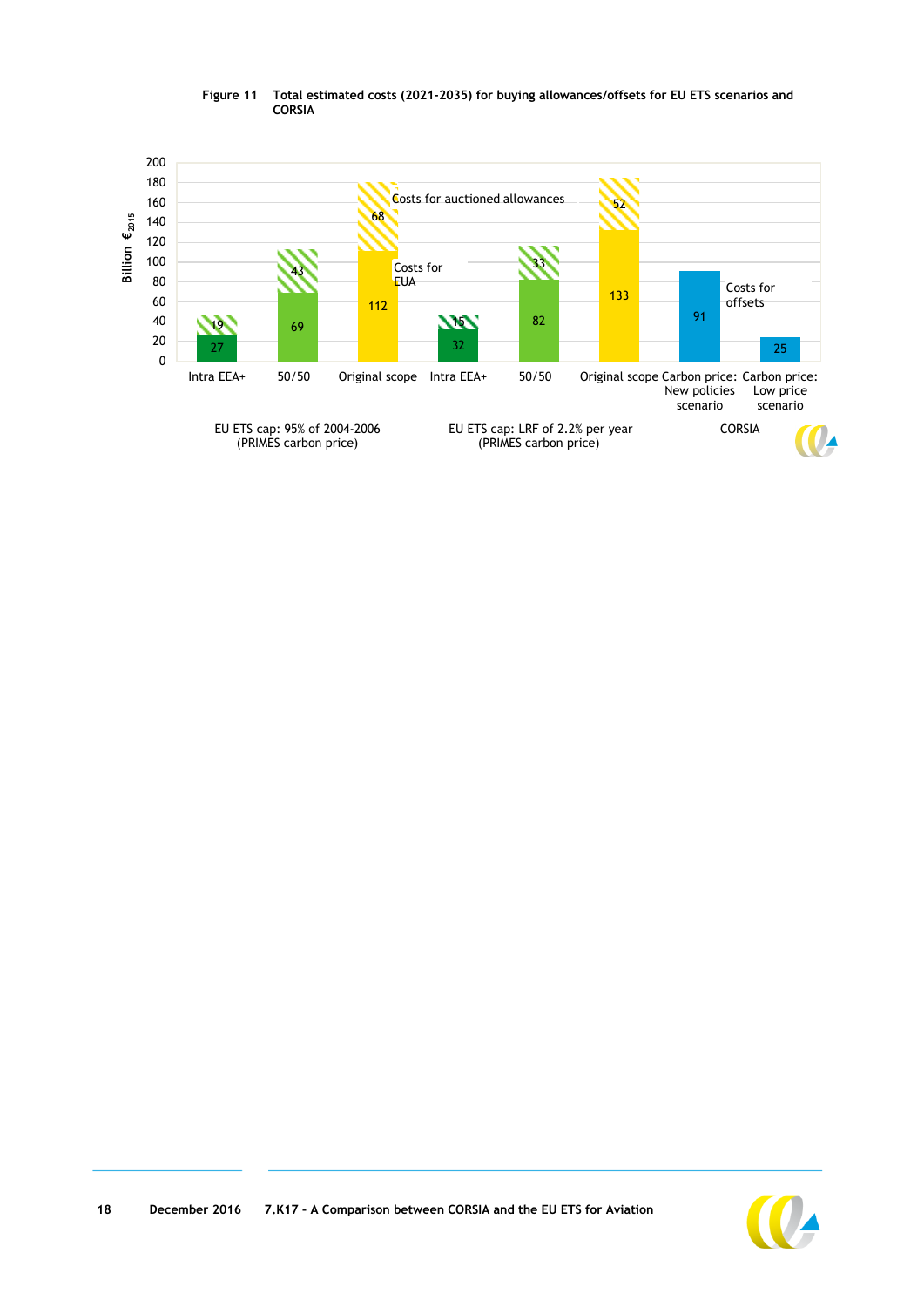### <span id="page-19-0"></span>**6 Conclusions**

The main conclusions from the analysis in this study are:

- 1. On the basis of the current CORSIA resolution, with a mandatory scheme for the period 2027-2035, and 66 countries having announced that they will join the voluntary phases (2021-2026), the demand for offsets in the period 2021-2035 equals 2,711 Mt of  $CO<sub>2</sub>$ . This implies that 81.5% of the emission growth of international aviation above 2020 levels will be required to be offset. Hence CORSIA does not result in full Carbon Neutral Growth after 2020. Because CORSIA only requires emissions above the baseline (2019/2020) to be offset and because not all countries join in the period 2021-2035, about one fifth of the cumulative  $CO<sub>2</sub>$  emissions of international aviation in the period 2021/2035 is offset.
- 2. Assuming the current cap for the EU ETS will be kept constant, the demand for allowances (EUAs) in the period 2021-2035 varies between 796 Mt when intra/EEA~flights are subject to EU ETS to 3,323 Mt when all flights departing from or arriving at EEA+ airports are included. If the Linear Reduction Factor of 2.2% year which is proposed for the stationary EU ETS were also applied to aviation, the demand for EUAs would increase to 956 Mt for the Intra EEA+ scenario and 3.888 Mt for the original scope scenario.
- 3. Because of the larger geographical scope of CORSIA, it covers more  $CO<sub>2</sub>$  emissions than any of the EU ETS scenarios. However, if the demand for offsets in CORSIA is compared with the demand for allowances from outside the aviation sector in the EU ETS scenarios the picture is quite different. This is because the EU ETS has a much stricter cap (95% of average 2004-2006 emissions) in comparison to the baseline for CORSIA (100% of average 2019-2020 emissions). Therefore the cumulative demand for allowances from outside the aviation sector for the original scope ETS scenario is larger compared to the demand for offsets in CORSIA (3,323 Mt versus 2,711 Mt). With a stricter cap for the EU ETS (LRF of 2.2%), the difference will become even larger (see Figure 12).



**Figure 12 Total estimated costs (2021-2035) for buying allowances/offsets for EU ETS scenarios and CORSIA**

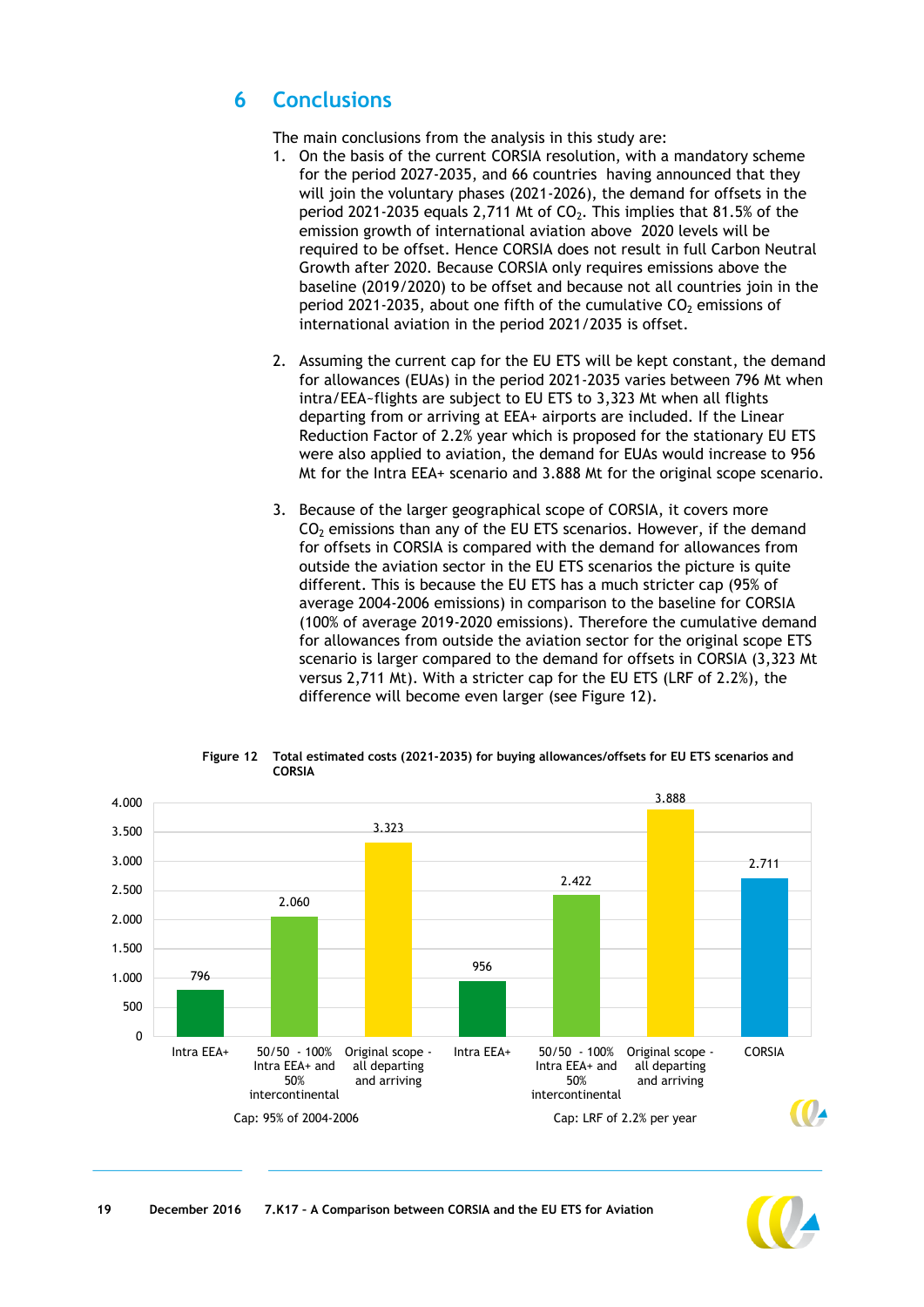4. In the initial years of CORSIA the demand for offsets is clearly lower compared to the demand for allowances from outside the aviation sector in any of the EU ETS scenarios. From 2022 onwards the demand for offsets in CORSIA is larger than the demand for allowances from outside the aviation sector in the Intra EEA+ scenario (current cap). In the case of the 50/50 ETS scenario, the demand for offsets in CORSIA is larger from 2027 onwards, and in the original scope ETS scenario it takes up to 2032 before CORSIA requires more emissions to be mitigated.

The results of the study allow for an ex-ante evaluation for various policy scenarios for the future of the inclusion of aviation in the EU ETS in the presence of CORSIA. One scenario would be to exclude aviation from the EU ETS and include all EU ETS flights (including domestic flights) in CORSIA. Another scenario would be to retain the domestic and intra-EEA+ flights in the EU ETS and exempt these flights from CORSIA. Yet other scenarios would include all flights within the original scope of the EU ETS in the EU ETS and exempt them from CORSIA. This study can be used to evaluate the demand for offsets and allowances of these scenarios:

- 5. If all international flights that are currently under the EU ETS would be included in CORSIA from 2021 onwards, the demand for offsets in CORSIA (as described in the study) remains unchanged while the demand for allowances (EUAs) from outside the aviation sector would be lower. If the EU ETS were to be retained for intra-EEA+ flights and all other flights would be included in CORSIA then the reverse obviously applies. In the period 2021-2035 the cumulative difference in the demand for offsets (under CORSIA) and EUAs (in the EU ETS) between the two scenarios would amount to 525-685 Mt  $CO<sub>2</sub>$ , depending on the EU ETS cap. This is 22-28% of the cumulative amount of emissions to be offset under CORSIA in that period.
- 6. If either the original scope of the EU ETS were restored (and all these flights were to be exempted from CORSIA) or 50% of the emissions on flights to and from EEA-airports would be included in the EU ETS (and these emissions were to be exempted from CORSIA), the sum of the demand for offsets and allowances from outside the aviation sector would be even larger than in the scenario presented in the former conclusion.

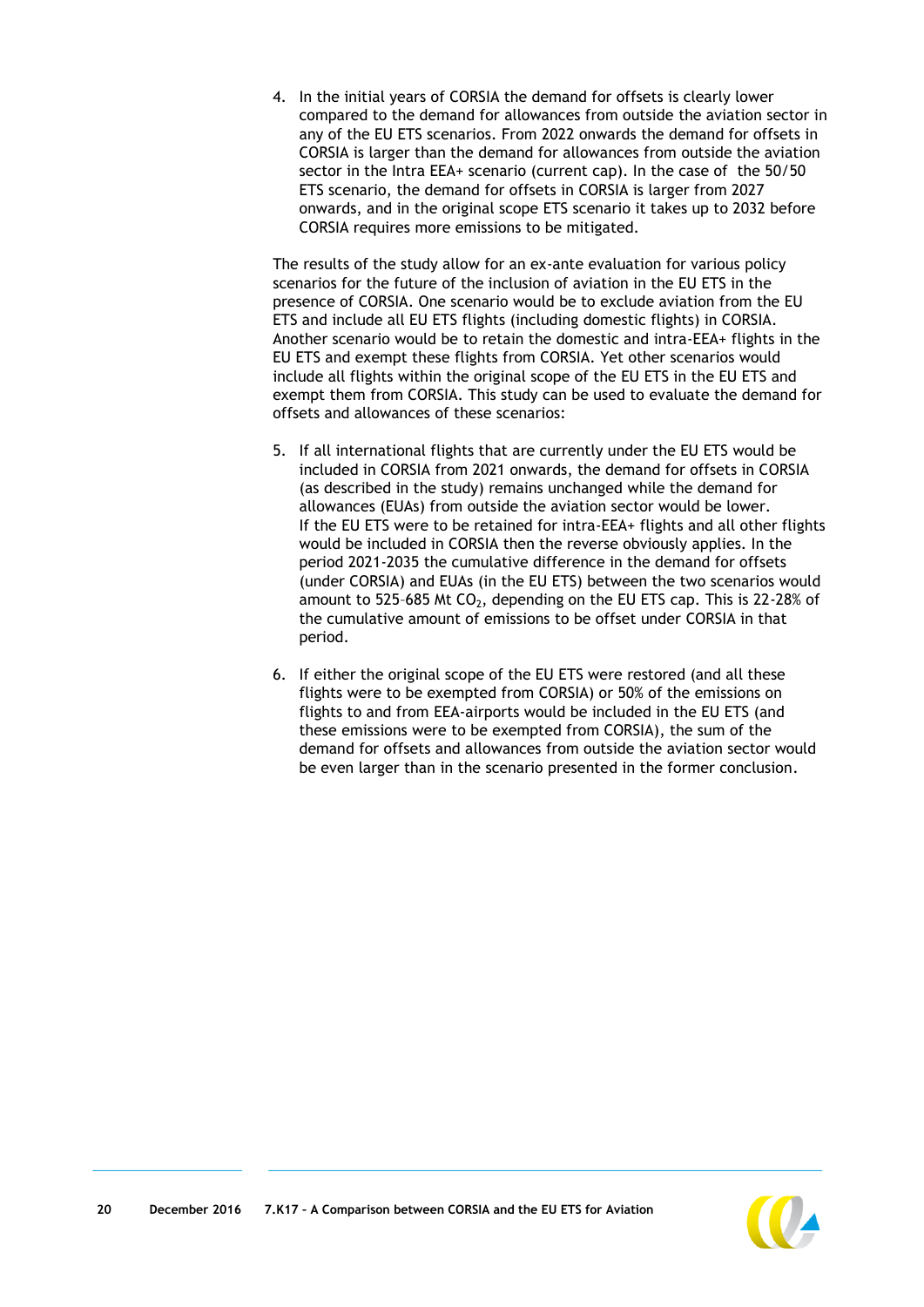# <span id="page-21-0"></span>Annex A Tables with AERO-MS results

<span id="page-21-1"></span>

| Year         |       | <b>EU ETS scenarios</b>                                                                                                   |                        | <b>GMBM</b>                  |                           |  |  |
|--------------|-------|---------------------------------------------------------------------------------------------------------------------------|------------------------|------------------------------|---------------------------|--|--|
|              | Intra | 50/50 - 100%                                                                                                              | Original scope - all   | <b>GMBM: Total emissions</b> | <b>GMBM: Emissions on</b> |  |  |
|              | EEA+  | Intra EEA+ and 50%                                                                                                        | departing and arriving | international aviation       | covered State-pairs       |  |  |
|              |       | intercontinental                                                                                                          |                        |                              |                           |  |  |
| 2021         | 95    | 221                                                                                                                       | 346                    | 638                          | 434                       |  |  |
| 2022         | 97    | 228                                                                                                                       | 358                    | 663                          | 450                       |  |  |
| 2023         | 100   | 235                                                                                                                       | 369                    | 688                          | 466                       |  |  |
| 2024         | 103   | 242                                                                                                                       | 381                    | 714                          | 483                       |  |  |
| 2025         | 105   | 250                                                                                                                       | 394                    | 742                          | 501                       |  |  |
| 2026         | 108   | 257                                                                                                                       | 407                    | 771                          | 520                       |  |  |
| 2027         | 111   | 266                                                                                                                       | 420                    | 801                          | 648                       |  |  |
| 2028         | 114   | 274                                                                                                                       | 434                    | 832                          | 673                       |  |  |
| 2029         | 117   | 283                                                                                                                       | 449                    | 865                          | 699                       |  |  |
| 2030         | 120   | 292                                                                                                                       | 464                    | 898                          | 726                       |  |  |
| 2031         | 122   | 299                                                                                                                       | 476                    | 927                          | 749                       |  |  |
| 2032         | 125   | 307                                                                                                                       | 489                    | 956                          | 772                       |  |  |
| 2033         | 128   | 315                                                                                                                       | 502                    | 986                          | 796                       |  |  |
| 2034         | 130   | 323                                                                                                                       | 516                    | 1,017                        | 820                       |  |  |
| 2035         | 133   | 331                                                                                                                       | 530                    | 1,049                        | 846                       |  |  |
| <b>Total</b> | 1,707 | 4,121                                                                                                                     | 6,535                  | 12,544                       | 9,582                     |  |  |
|              |       | Annual CO <sub>2</sub> emission growth (2021-2035)                                                                        |                        |                              |                           |  |  |
| Growth       | 2.4%  | 2.9%                                                                                                                      | 3.1%                   | 3.6%                         | $4.9%$ *                  |  |  |
| *            |       | This percentage does not only reflect increasing emissions on the covered routes but also that after 2026 more routes are |                        |                              |                           |  |  |
| covered.     |       |                                                                                                                           |                        |                              |                           |  |  |

### **A.1 CO<sup>2</sup> emissions covered by EU ETS and ICAO GMBM per year (in Mt)**

### **A.2 Demand for allowances (EUAs) in EU ETS scenarios (cap: 95% of 2004-2006) versus demand for offsets in GMBM per year (in Mt)**

<span id="page-21-2"></span>

|       |              | EU ETS scenarios (cap: 95% of 2004-2006) |                        | <b>GMBM</b>                    |                           |  |  |
|-------|--------------|------------------------------------------|------------------------|--------------------------------|---------------------------|--|--|
| Year  | <b>Intra</b> | $50/50 - 100%$                           | Original scope - all   | <b>Emissions international</b> | <b>GMBM: Emissions on</b> |  |  |
|       | EEA+         | Intra EEA+ and 50%                       | departing and arriving | aviation above 2020            | covered State-pairs       |  |  |
|       |              | intercontinental                         |                        | level                          |                           |  |  |
| 2021  | 34           | 83                                       | 132                    | 23                             | 23                        |  |  |
| 2022  | 37           | 90                                       | 144                    | 48                             | 39                        |  |  |
| 2023  | 39           | 97                                       | 155                    | 73                             | 55                        |  |  |
| 2024  | 42           | 105                                      | 167                    | 100                            | 72                        |  |  |
| 2025  | 44           | 112                                      | 180                    | 127                            | 90                        |  |  |
| 2026  | 47           | 120                                      | 193                    | 156                            | 109                       |  |  |
| 2027  | 50           | 128                                      | 206                    | 186                            | 158                       |  |  |
| 2028  | 53           | 137                                      | 220                    | 217                            | 183                       |  |  |
| 2029  | 56           | 145                                      | 234                    | 250                            | 209                       |  |  |
| 2030  | 59           | 154                                      | 249                    | 284                            | 237                       |  |  |
| 2031  | 62           | 162                                      | 262                    | 312                            | 259                       |  |  |
| 2032  | 64           | 169                                      | 275                    | 341                            | 282                       |  |  |
| 2033  | 67           | 177                                      | 288                    | 371                            | 306                       |  |  |
| 2034  | 70           | 186                                      | 302                    | 402                            | 331                       |  |  |
| 2035  | 72           | 194                                      | 316                    | 434                            | 357                       |  |  |
| Total | 796          | 2,060                                    | 3,323                  | 3,325                          | 2,711                     |  |  |

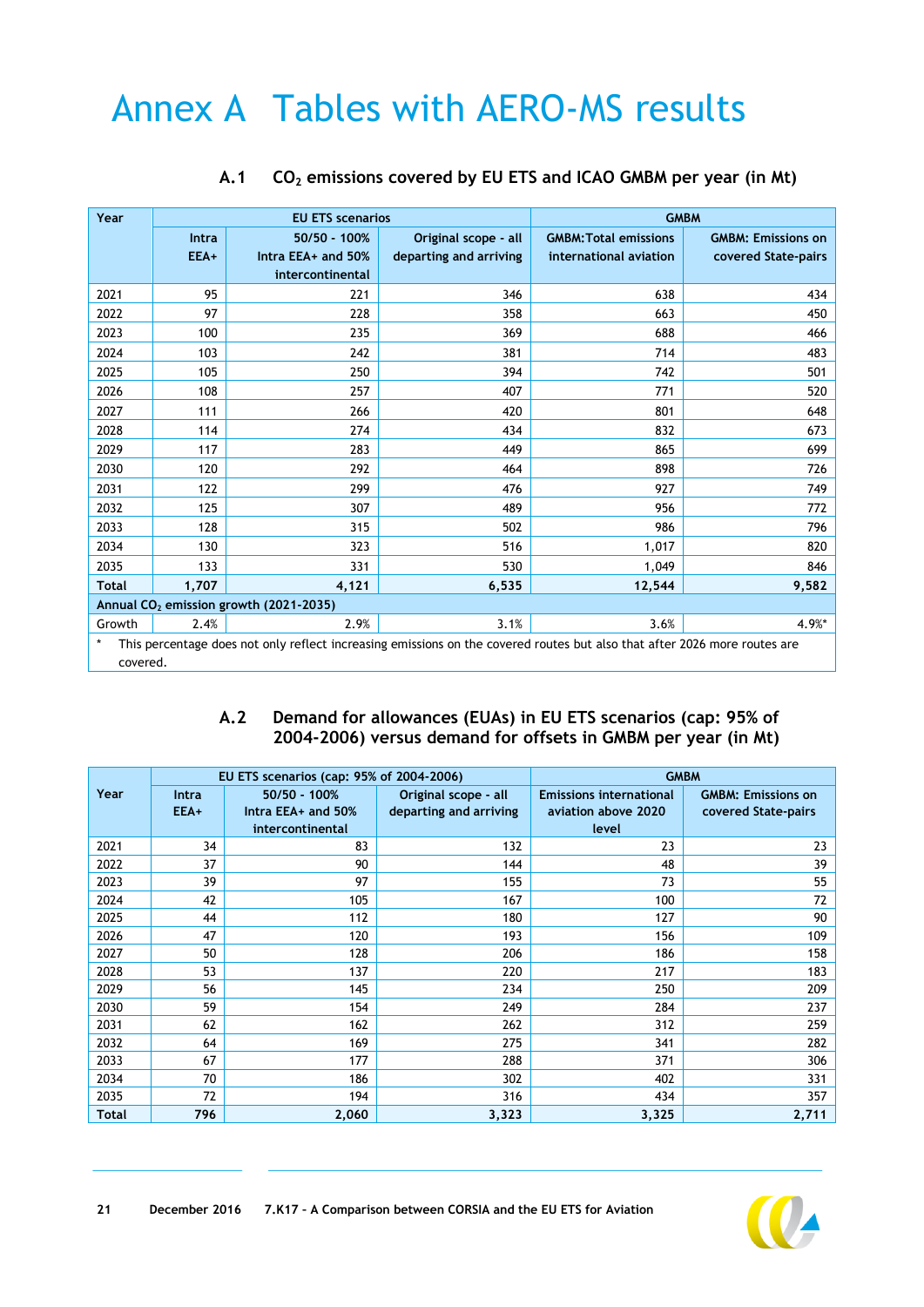<span id="page-22-0"></span>

| Year         |       | EU ETS scenarios (cap: LRF of 2.2% per year) |                        | <b>GMBM</b>                    |                           |  |
|--------------|-------|----------------------------------------------|------------------------|--------------------------------|---------------------------|--|
|              | Intra | 50/50 - 100%                                 | Original scope - all   | <b>Emissions international</b> | <b>GMBM: Emissions on</b> |  |
|              | EEA+  | Intra EEA+ and 50%                           | departing and arriving | aviation above 2020            | covered State-pairs       |  |
|              |       | intercontinental                             |                        | level                          |                           |  |
| 2021         | 36    | 86                                           | 137                    | 23                             | 23                        |  |
| 2022         | 39    | 96                                           | 153                    | 48                             | 39                        |  |
| 2023         | 43    | 106                                          | 169                    | 73                             | 55                        |  |
| 2024         | 47    | 117                                          | 186                    | 100                            | 72                        |  |
| 2025         | 51    | 127                                          | 203                    | 127                            | 90                        |  |
| 2026         | 55    | 138                                          | 221                    | 156                            | 109                       |  |
| 2027         | 59    | 149                                          | 239                    | 186                            | 158                       |  |
| 2028         | 64    | 161                                          | 258                    | 217                            | 183                       |  |
| 2029         | 68    | 172                                          | 277                    | 250                            | 209                       |  |
| 2030         | 72    | 184                                          | 297                    | 284                            | 237                       |  |
| 2031         | 76    | 195                                          | 314                    | 312                            | 259                       |  |
| 2032         | 80    | 206                                          | 331                    | 341                            | 282                       |  |
| 2033         | 84    | 217                                          | 349                    | 371                            | 306                       |  |
| 2034         | 88    | 228                                          | 368                    | 402                            | 331                       |  |
| 2035         | 92    | 239                                          | 386                    | 434                            | 357                       |  |
| <b>Total</b> | 956   | 2,422                                        | 3,888                  | 3,325                          | 2,711                     |  |

### **A.3 Demand for allowances (EUAs) in EU ETS scenarios (cap: LRF of 2.2% per year) versus demand for offsets in GMBM per year (in Mt)**

<span id="page-22-1"></span>**A.4 Yearly estimated costs for buying offsets for GMBM for different WEO carbon price scenarios (in billion €2015)**

| Year         |                              | WEO carbon price scenario |
|--------------|------------------------------|---------------------------|
|              | <b>New Policies scenario</b> | Low price scenario        |
| 2021         | 0.4                          | 0.1                       |
| 2022         | 0.8                          | 0.2                       |
| 2023         | 1.2                          | 0.4                       |
| 2024         | 1.7                          | 0.5                       |
| 2025         | 2.3                          | 0.7                       |
| 2026         | 3.0                          | 0.8                       |
| 2027         | 4.6                          | 1.3                       |
| 2028         | 5.6                          | 1.5                       |
| 2029         | 6.7                          | 1.8                       |
| 2030         | 7.9                          | 2.1                       |
| 2031         | 8.9                          | 2.4                       |
| 2032         | 10.1                         | 2.7                       |
| 2033         | 11.3                         | 3.1                       |
| 2034         | 12.6                         | 3.5                       |
| 2035         | 14.0                         | 3.9                       |
| <b>Total</b> | 91.1                         | 25.0                      |

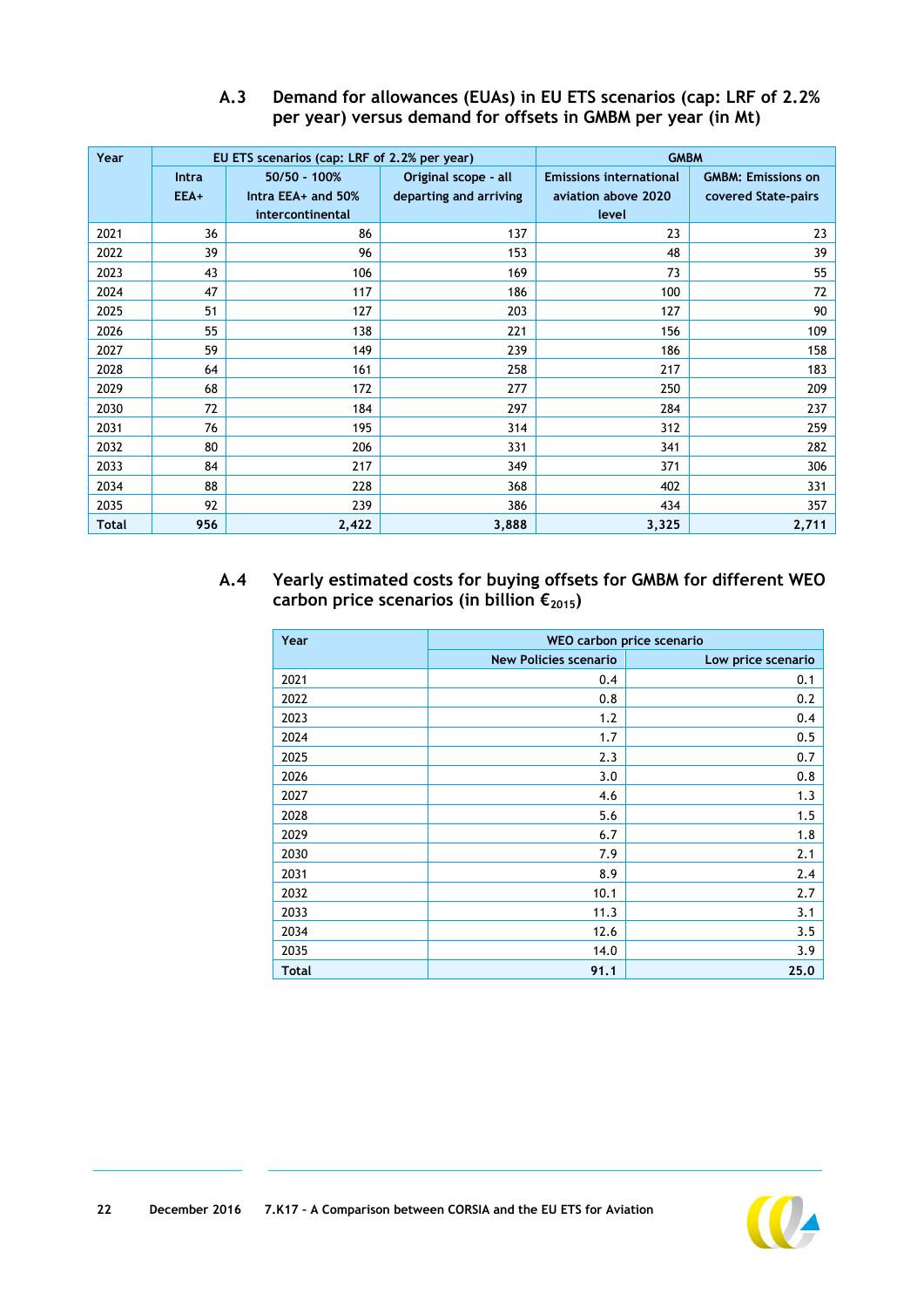**A.5 Yearly estimated costs for buying allowances for EU ETS scenarios based on PRIMES carbon reference price scenario**  (in billion  $\epsilon_{2015}$ )

<span id="page-23-0"></span>

| Year  | Cap: 95% of 2004-2006 |                            |              |                                                  |                            |              |                                             |                            |              |
|-------|-----------------------|----------------------------|--------------|--------------------------------------------------|----------------------------|--------------|---------------------------------------------|----------------------------|--------------|
|       |                       | Intra EEA+                 |              | 50/50 - 100% Intra EEA+ and 50% intercontinental |                            |              | Original scope - all departing and arriving |                            |              |
|       | Costs for             | <b>Costs for auctioned</b> | <b>Total</b> | Costs                                            | <b>Costs for auctioned</b> | <b>Total</b> | <b>Costs for</b>                            | <b>Costs for auctioned</b> | <b>Total</b> |
|       | <b>EUA</b>            | allowances (EUAA)          |              | for EUA                                          | allowances (EUAA)          |              | <b>EUA</b>                                  | allowances (EUAA)          |              |
| 2021  | 0.6                   | 0.2                        | 0.9          | 1.5                                              | 0.5                        | 2.0          | 2.4                                         | 0.8                        | 3.2          |
| 2022  | 0.7                   | 0.3                        | 1.1          | 1.8                                              | 0.7                        | 2.6          | 2.9                                         | 1.1                        | 4.0          |
| 2023  | 0.9                   | 0.4                        | 1.3          | 2.2                                              | 1.0                        | 3.1          | 3.4                                         | 1.5                        | 5.0          |
| 2024  | 1.0                   | 0.6                        | 1.6          | 2.5                                              | 1.2                        | 3.8          | 4.0                                         | 1.9                        | 6.0          |
| 2025  | 1.2                   | 0.7                        | 1.8          | 2.9                                              | 1.6                        | 4.5          | 4.7                                         | 2.4                        | 7.1          |
| 2026  | 1.3                   | 0.8                        | 2.2          | 3.4                                              | 1.9                        | 5.2          | 5.4                                         | 2.9                        | 8.3          |
| 2027  | 1.5                   | 1.0                        | 2.5          | 3.8                                              | 2.2                        | 6.1          | 6.2                                         | 3.5                        | 9.7          |
| 2028  | 1.7                   | 1.2                        | 2.9          | 4.3                                              | 2.6                        | 7.0          | 7.0                                         | 4.1                        | 11.1         |
| 2029  | 1.9                   | 1.4                        | 3.2          | 4.9                                              | 3.1                        | 8.0          | 7.9                                         | 4.8                        | 12.7         |
| 2030  | 2.1                   | 1.6                        | 3.7          | 5.5                                              | 3.5                        | 9.0          | 8.9                                         | 5.5                        | 14.4         |
| 2031  | 2.3                   | 1.8                        | 4.1          | 6.1                                              | 4.0                        | 10.0         | 9.8                                         | 6.2                        | 16.0         |
| 2032  | 2.5                   | 2.0                        | 4.5          | 6.6                                              | 4.5                        | 11.1         | 10.8                                        | 7.0                        | 17.7         |
| 2033  | 2.7                   | 2.2                        | 4.9          | 7.3                                              | 5.0                        | 12.3         | 11.8                                        | 7.8                        | 19.6         |
| 2034  | 3.0                   | 2.4                        | 5.4          | 7.9                                              | 5.5                        | 13.5         | 12.9                                        | 8.6                        | 21.5         |
| 2035  | 3.2                   | 2.7                        | 5.9          | 8.6                                              | 6.1                        | 14.7         | 14.0                                        | 9.5                        | 23.5         |
| Total | 26.7                  | 19.2                       | 45.9         | 69.4                                             | 43.5                       | 112.9        | 112.2                                       | 67.7                       | 179.9        |